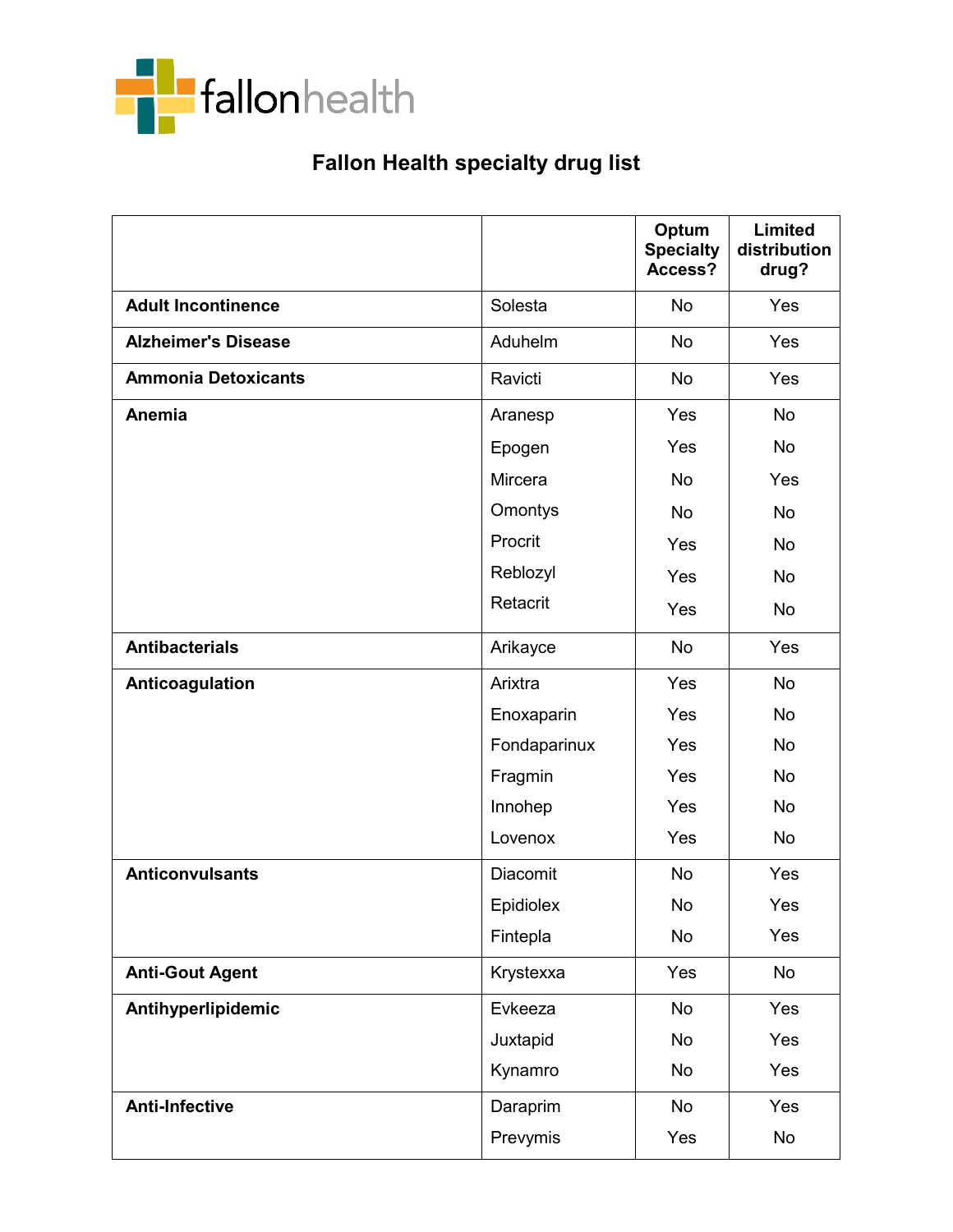| Anti-Infective, continued            | Pyrimethamin       | No        | Yes       |
|--------------------------------------|--------------------|-----------|-----------|
| <b>Asthma</b>                        | Cinqair            | Yes       | No        |
|                                      | Fasenra            | Yes       | Yes       |
|                                      | Fasenra Pen        | Yes       | Yes       |
|                                      | Nucala             | Yes       | Yes       |
|                                      | <b>Tezspire</b>    | Yes       | Yes       |
|                                      | Xolair             | Yes       | Yes       |
| Cardiovascular                       | Droxidopa          | Yes       | No        |
|                                      | Northera           | <b>No</b> | Yes       |
|                                      | Vyndamax           | Yes       | Yes       |
|                                      | Vyndaqel           | Yes       | Yes       |
| <b>Central Nervous System Agents</b> | Austedo            | Yes       | No        |
|                                      | <b>Brineura</b>    | No        | Yes       |
|                                      | Enspryng           | Yes       | Yes       |
|                                      | Firdapse           | <b>No</b> | Yes       |
|                                      | Hetlioz            | Yes       | Yes       |
|                                      | Hetlioz Lq         | Yes       | Yes       |
|                                      | Ingrezza           | No        | Yes       |
|                                      | Radicava           | No        | Yes       |
|                                      | Ruzurgi            | No        | Yes       |
|                                      | Sabril             | <b>No</b> | Yes       |
|                                      | Tetrabenazin       | Yes       | <b>No</b> |
|                                      | Uplizna            | No        | Yes       |
|                                      | Vigabatrin         | No        | No        |
|                                      | Vigadrone          | No        | Yes       |
|                                      | Xenazine           | No        | Yes       |
| <b>Chemotherapy Protectant</b>       | Amifostine         | Yes       | No        |
|                                      | Elitek             | Yes       | No        |
|                                      | Ethyol             | Yes       | No        |
|                                      | Levoleucovor       | Yes       | No        |
| <b>Cystic Fibrosis</b>               | <b>Bethkis</b>     | Yes       | No        |
|                                      | Cayston            | No        | Yes       |
|                                      | Kalydeco           | Yes       | Yes       |
|                                      | <b>Kitabis Pak</b> | Yes       | Yes       |
|                                      | Orkambi            | Yes       | Yes       |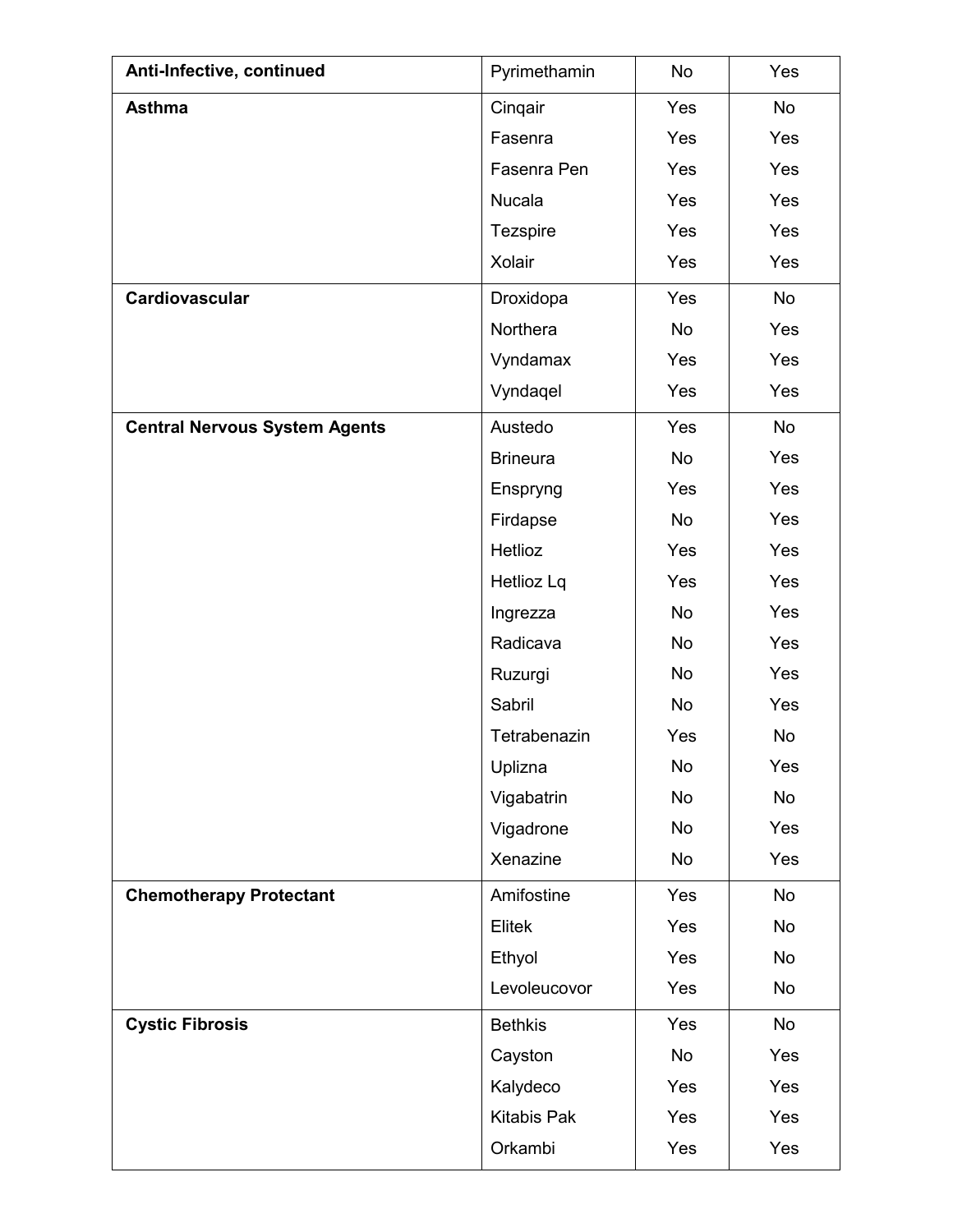| <b>Cystic Fibrosis, continued</b>  | Pulmozyme             | Yes       | Yes        |
|------------------------------------|-----------------------|-----------|------------|
|                                    | Symdeko               | Yes       | Yes        |
|                                    | Tobi                  | Yes       | No         |
|                                    | <b>Tobi Podhalr</b>   | Yes       | No         |
|                                    | Tobramycin            | Yes       | No         |
|                                    | Trikafta              | Yes       | Yes        |
| Dermatologic                       | Scenesse              | <b>No</b> | Yes        |
| <b>Diagnostic</b>                  | Acthrel               | Yes       | No         |
| <b>Duchenne Muscular Dystrophy</b> | Amondys 45            | <b>No</b> | Yes        |
|                                    | Emflaza               | No        | <b>YEs</b> |
| <b>Endocrine</b>                   | <b>Betaine Anhy</b>   | No        | Yes        |
|                                    | <b>Bynfezia Pen</b>   | Yes       | No         |
|                                    | Chenix                | No        | Yes        |
|                                    | Chenodal              | No        | Yes        |
|                                    | Clovique              | Yes       | No         |
|                                    | Crysvita              | No        | Yes        |
|                                    | Cuprid                | Yes       | No         |
|                                    | Cuprimine             | Yes       | No         |
|                                    | Cystadane             | No        | Yes        |
|                                    | Delta-Lutin           | Yes       | No         |
|                                    | Depen Titra           | Yes       | No         |
|                                    | Deprolutin            | Yes       | No         |
|                                    | D-Penamine            | Yes       | No         |
|                                    | Duralutin             | Yes       | No         |
|                                    | Egrifta               | Yes       | Yes        |
|                                    | Egrifta Sv            | Yes       | Yes        |
|                                    | Firmagon              | Yes       | No         |
|                                    | Gesterol LA           | Yes       | No         |
|                                    | Hydrogest             | Yes       | No         |
|                                    | <b>Hydroxy Capr</b>   | Yes       | No         |
|                                    | Hydroxyprog           | Yes       | No         |
|                                    | Hylutin               | Yes       | No         |
|                                    | Hyprogest             | Yes       | No         |
|                                    | Hydroproval           | Yes       | No         |
|                                    | <b>Hydroproval PA</b> | Yes       | No         |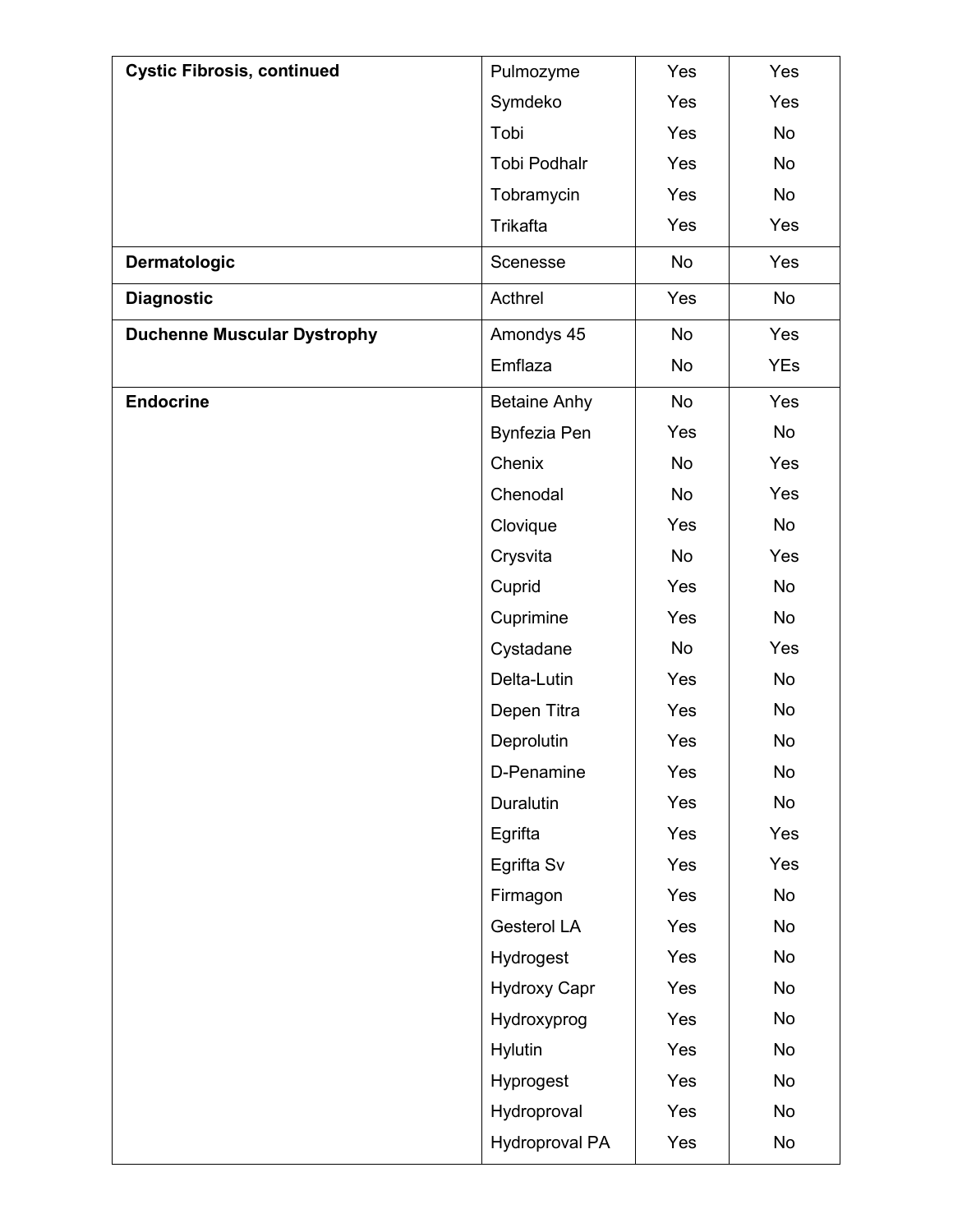| <b>Endocrine, continued</b> | Imcivree            | No  | Yes |
|-----------------------------|---------------------|-----|-----|
|                             | Isturisa            | No  | Yes |
|                             | Jynarque            | Yes | Yes |
|                             | Korlym              | No  | Yes |
|                             | Kuvan               | Yes | Yes |
|                             | Lanreotide          | Yes | Yes |
|                             | Lupaneta            | Yes | No  |
|                             | <b>Lupron Depot</b> | Yes | No  |
|                             | Makena              | Yes | No  |
|                             | Myalept             | No  | Yes |
|                             | Mycapssa            | No  | Yes |
|                             | Natpara             | No  | Yes |
|                             | Nityr               | Yes | Yes |
|                             | Octreotide          | Yes | No  |
|                             | Parsabiv            | Yes | No  |
|                             | Penicillamin        | Yes | No  |
|                             | Procysbi            | No  | Yes |
|                             | Recorlev            | No  | Yes |
|                             | Samsca              | Yes | Yes |
|                             | Sandostatin         | Yes | No  |
|                             | Sapropterin         | Yes | Yes |
|                             | Signifor            | No  | Yes |
|                             | Signifor Lar        | No  | Yes |
|                             | Somatuline          | Yes | Yes |
|                             | Somavert            | Yes | Yes |
|                             | Supprelin La        | Yes | Yes |
|                             | Syprine             | Yes | No  |
|                             | Tepezza             | No  | Yes |
|                             | Thiola              | No  | Yes |
|                             | Thiola Ec           | No  | Yes |
|                             | Thyrogen            | Yes | Yes |
|                             | Tiopronin           | Yes | No  |
|                             | Tolvaptan           | Yes | Yes |
|                             | Trientine           | Yes | No  |
|                             | Triptodur           | No  | Yes |
|                             | Xuriden             | No  | Yes |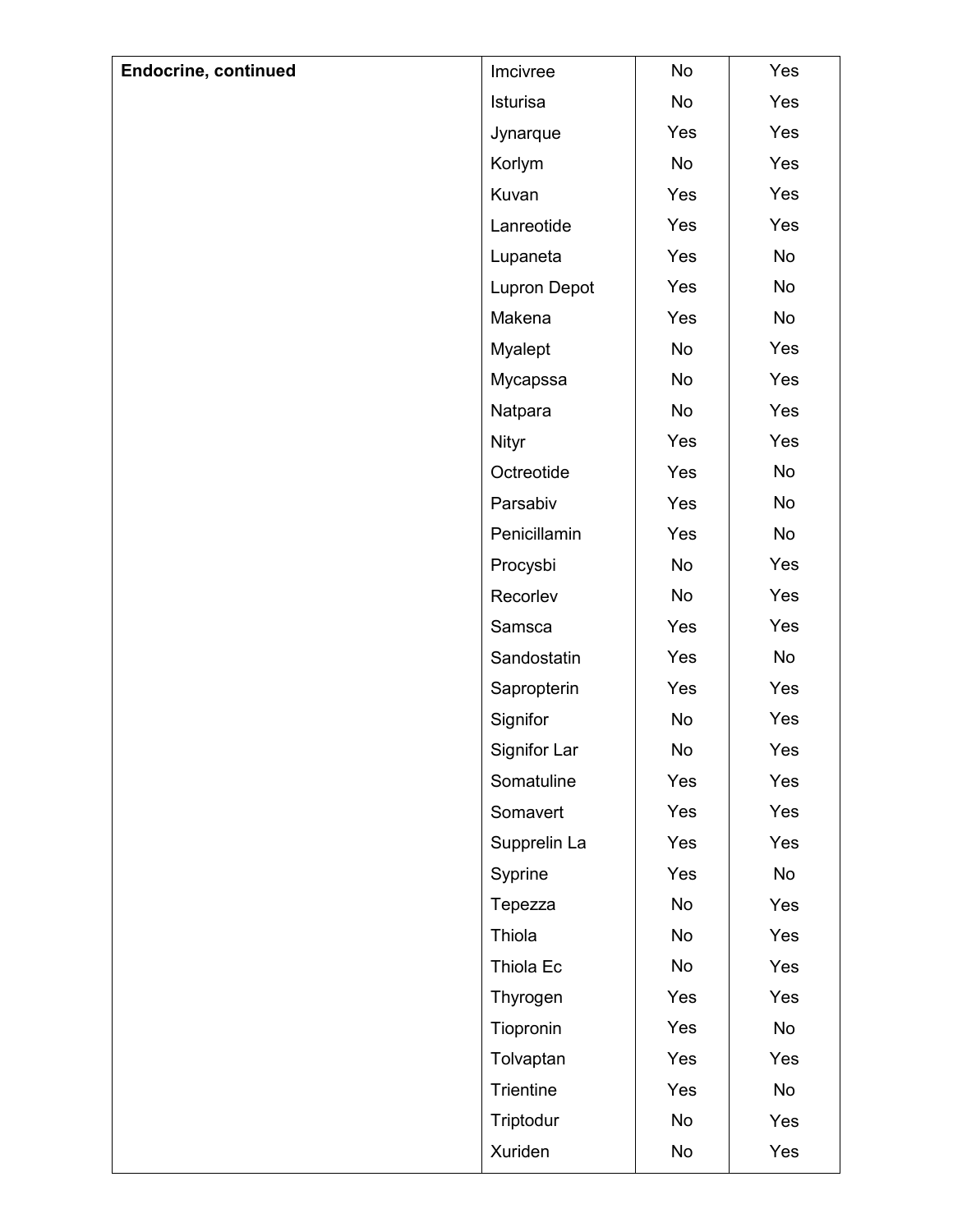| <b>Enzyme Therapy</b> | Adagen       | No  | Yes |
|-----------------------|--------------|-----|-----|
|                       | Aldurazyme   | Yes | Yes |
|                       | Aralast      | No  | Yes |
|                       | Aralast Np   | No  | Yes |
|                       | Buphenyl     | Yes | No  |
|                       | Carbaglu     | No  | Yes |
|                       | Caraglumic   | No  | Yes |
|                       | Cerdelga     | Yes | Yes |
|                       | Ceradase     | No  | Yes |
|                       | Cerezyme     | Yes | Yes |
|                       | Cholbam      | No  | Yes |
|                       | Cystagon     | No  | Yes |
|                       | Elaprase     | Yes | Yes |
|                       | Elelyso      | No  | Yes |
|                       | Fabrazyme    | Yes | Yes |
|                       | Galafold     | No  | Yes |
|                       | Givlaari     | No  | Yes |
|                       | Glassia      | No  | Yes |
|                       | Kanuma       | Yes | Yes |
|                       | Lumizyme     | Yes | Yes |
|                       | Mepsevii     | No  | Yes |
|                       | Miglustat    | Yes | No  |
|                       | Myozyme      | Yes | Yes |
|                       | Naglazyme    | No  | Yes |
|                       | Nexviazyme   | Yes | No  |
|                       | Nitisinone   | No  | Yes |
|                       | Onpattro     | No  | Yes |
|                       | Orfadin      | No  | Yes |
|                       | Palynziq     | Yes | Yes |
|                       | Phenylbutyra | Yes | No  |
|                       | Prolastin    | No  | Yes |
|                       | Prolastin-C  | No  | Yes |
|                       | Revcovi      | No  | Yes |
|                       | Sodium Pheny | Yes | No  |
|                       | Strensiq     | No  | Yes |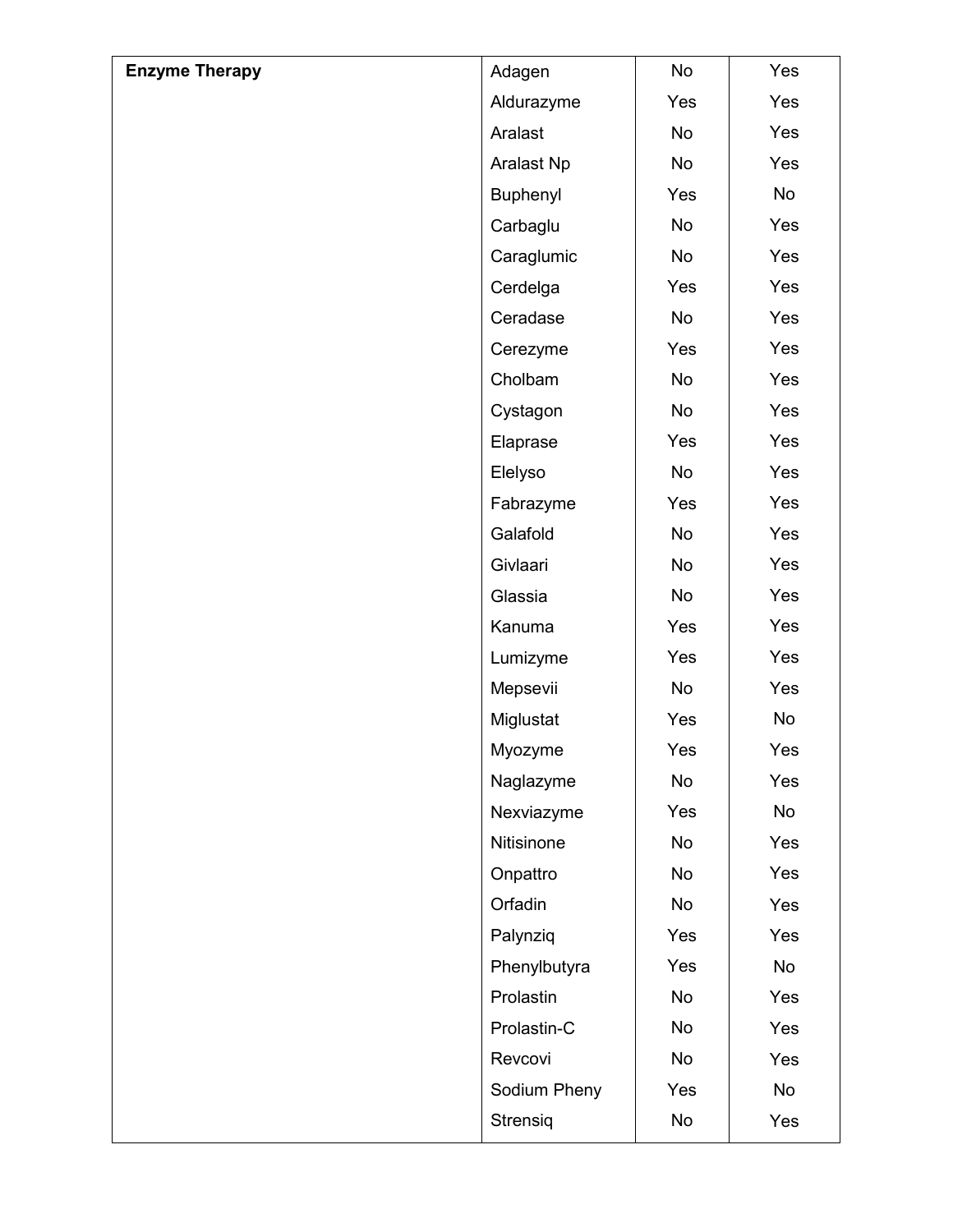| <b>Enzyme Therapy, continued</b> | Sucraid     | <b>No</b> | Yes       |
|----------------------------------|-------------|-----------|-----------|
|                                  | Tegsedi     | <b>No</b> | Yes       |
|                                  | Vimizim     | No        | Yes       |
|                                  | Vpriv       | Yes       | Yes       |
|                                  | Zavesca     | No        | Yes       |
|                                  | Zemaira     | No        | Yes       |
| <b>Gastrointestinal Agents</b>   | Gattex      | <b>No</b> | Yes       |
|                                  | Ocaliva     | No        | Yes       |
|                                  | Xermelo     | Yes       | Yes       |
| <b>Gene Therapy</b>              | Zolgensma   | No        | Yes       |
| <b>Genetic Disorder</b>          | Oxlumo      | No        | Yes       |
|                                  | Ryplazim    | Pending   | Yes       |
|                                  | Zokinvy     | No        | Yes       |
| <b>Growth Hormone Deficiency</b> | Genotropin  | Yes       | <b>No</b> |
|                                  | Humatrope   | Yes       | No        |
|                                  | Increlex    | Yes       | Yes       |
|                                  | Norditropin | Yes       | No        |
|                                  | Nutropin    | Yes       | No        |
|                                  | Nutropin aq | Yes       | <b>No</b> |
|                                  | Omnitrope   | Yes       | No        |
|                                  | Saizen      | Yes       | No        |
|                                  | Saizenprep  | Yes       | No        |
|                                  | Serostim    | Yes       | No        |
|                                  | Skytrofa    | Yes       | No        |
|                                  | Tev-tropin  | Yes       | No        |
|                                  | Zomacton    | Yes       | No        |
|                                  | Zorbtive    | Yes       | Yes       |
| <b>Hematological Agents</b>      | Adakveo     | Yes       | Yes       |
|                                  | Atnativ     | Yes       | No        |
|                                  | Cablivi     | No        | Yes       |
|                                  | Doptelet    | No        | Yes       |
|                                  | Empaveli    | No        | Yes       |
|                                  | Enjaymo     | No        | Pending   |
|                                  | Fibryga     | Yes       | No        |
|                                  | Mozobil     | Yes       | No        |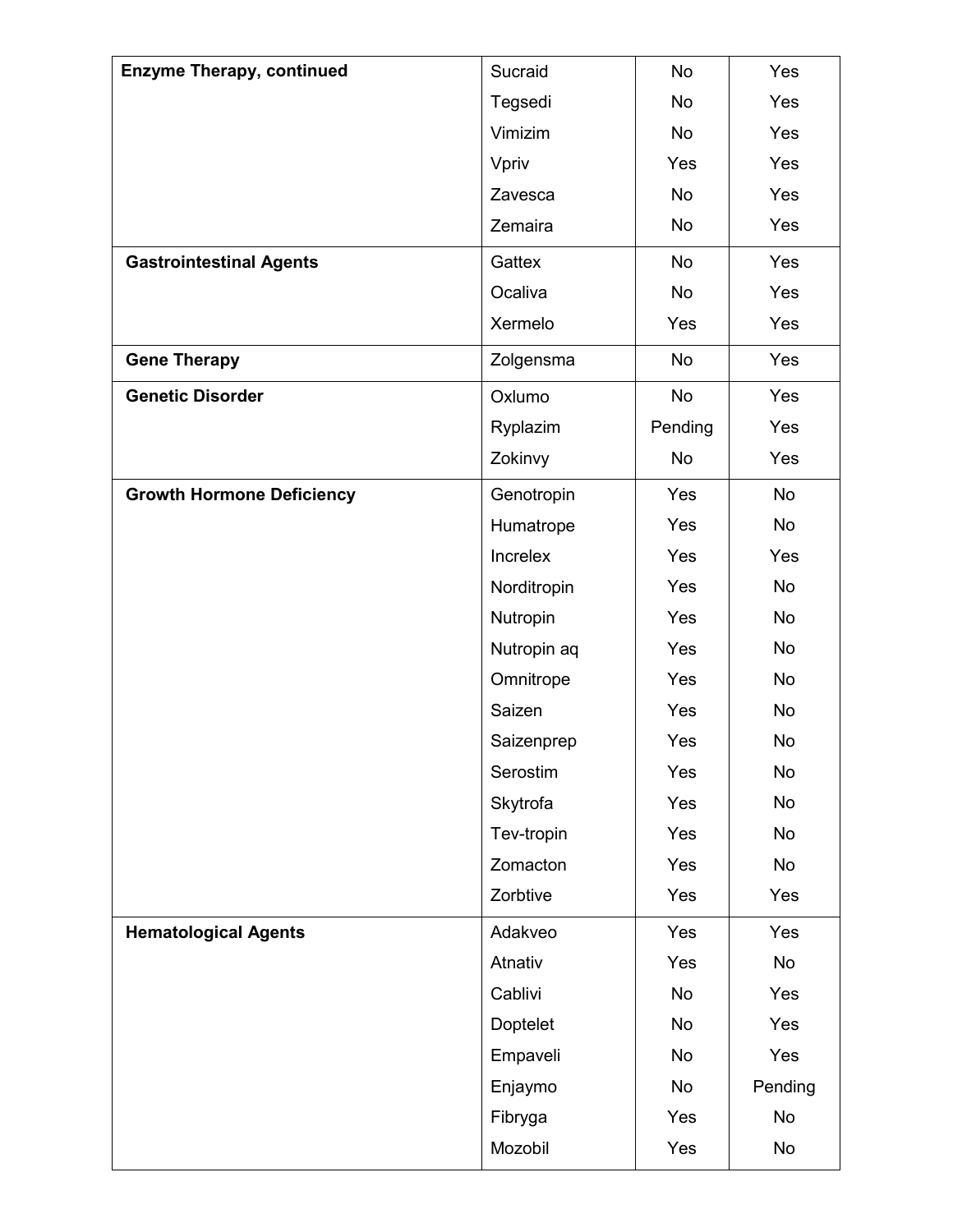| <b>Hematological Agents,</b> | Mulpleta         | Yes | No  |
|------------------------------|------------------|-----|-----|
| continued                    | Neumega          | Yes | No  |
|                              | <b>Nplate</b>    | Yes | Yes |
|                              | Oxbryta          | No  | Yes |
|                              | Panhematin       | Yes | No  |
|                              | Promacta         | Yes | Yes |
|                              | Rezurock         | No  | Yes |
|                              | Riastap          | Yes | No  |
|                              | <b>Soliris</b>   | Yes | Yes |
|                              | Tavalisse        | Yes | Yes |
|                              | Thrombat iii     | Yes | No  |
|                              | <b>Ultomiris</b> | Yes | Yes |
| Hemophilia                   | Advate           | Yes | No  |
|                              | Adynovate        | Yes | No  |
|                              | Afstyla          | Yes | No  |
|                              | Alphanate        | Yes | No  |
|                              | Alphanine sd     | Yes | No  |
|                              | Alprolix         | Yes | No  |
|                              | Autoplex t       | Yes | No  |
|                              | <b>Bebulin</b>   | No  | No  |
|                              | Bebulin vh       | No  | No  |
|                              | <b>Benefix</b>   | Yes | No  |
|                              | <b>Bioclate</b>  | Yes | No. |
|                              | Ceprotin         | No  | Yes |
|                              | Coagadex         | No  | Yes |
|                              | Corifact         | Yes | No  |
|                              | Eloctate         | Yes | No  |
|                              | Esperoct         | No  | No  |
|                              | Feiba            | Yes | No  |
|                              | Feiba nf         | Yes | No  |
|                              | Feiba vh         | Yes | No  |
|                              | Genarc           | Yes | No  |
|                              | Helixate         | Yes | No  |
|                              | Helixate fs      | Yes | No  |
|                              | Hemlibra         | Yes | Yes |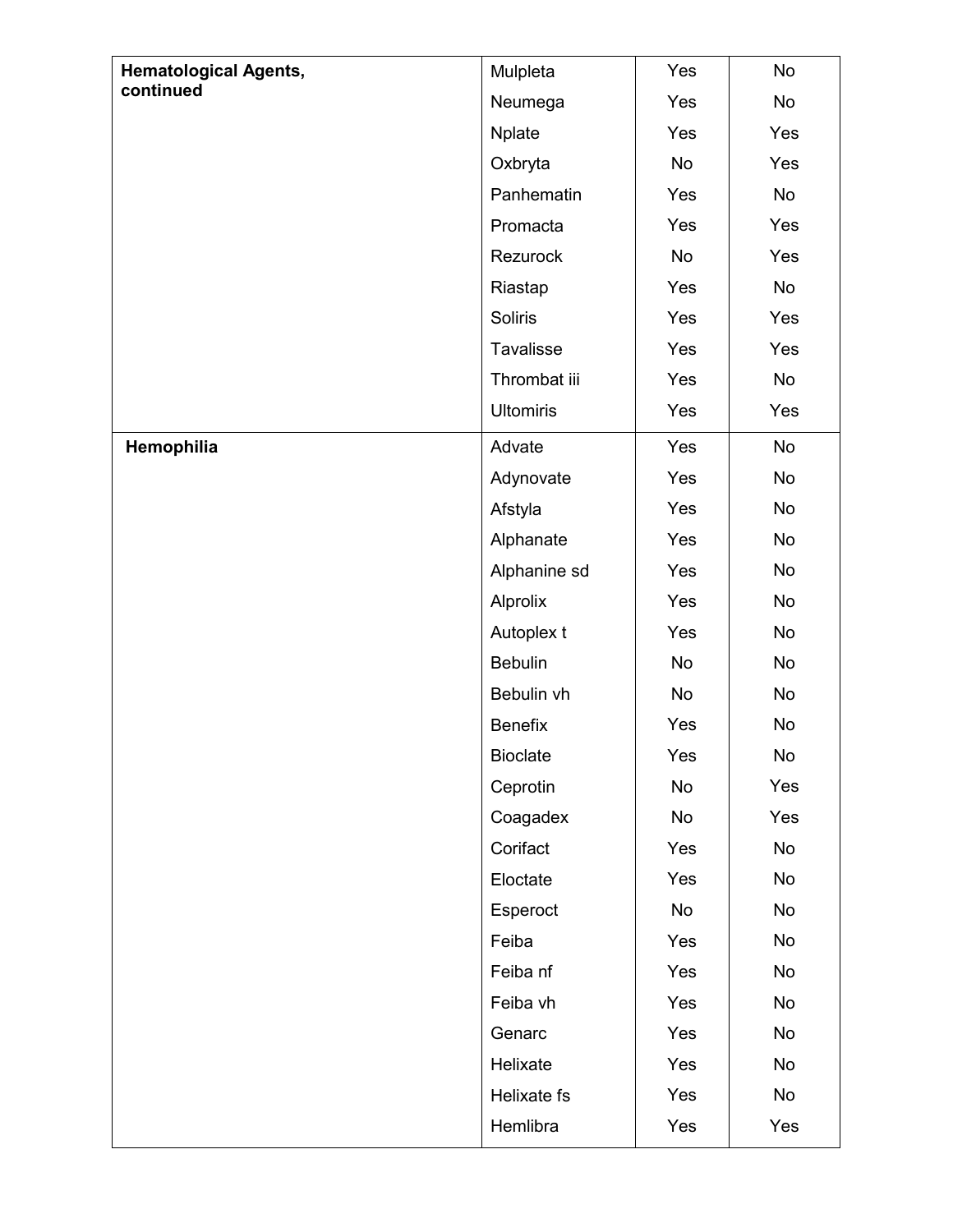| Hemophilia, continued | Hemofil m    | Yes | No  |
|-----------------------|--------------|-----|-----|
|                       | Ht factor hu | Yes | No  |
|                       | Ht factor ii | No  | No  |
|                       | Humate-p     | Yes | No  |
|                       | Humate-p hu  | Yes | No  |
|                       | Idelvion     | Yes | No  |
|                       | Ixinity      | Yes | No  |
|                       | Jivi         | No  | No  |
|                       | Koate        | Yes | No  |
|                       | Koate-dvi    | Yes | No  |
|                       | Koate-hp     | Yes | No  |
|                       | Koate-hp hu  | Yes | No  |
|                       | Koate-hs     | Yes | No  |
|                       | Koate-hs hu  | Yes | No  |
|                       | Koate-ht     | Yes | No  |
|                       | Koate-ht hu  | Yes | No  |
|                       | Kogenate     | Yes | No  |
|                       | Kogenate fs  | Yes | No  |
|                       | Konyne 80    | Yes | No  |
|                       | Konyne-ht    | Yes | No  |
|                       | Kovaltry     | Yes | No  |
|                       | Melate       | Yes | No  |
|                       | Monarc-m     | Yes | No  |
|                       | Monoclate    | Yes | No  |
|                       | Monoclate hu | Yes | No  |
|                       | Monoclate-p  | Yes | No  |
|                       | Mononine     | Yes | No  |
|                       | Novoeight    | Yes | No  |
|                       | Novoseven    | Yes | No  |
|                       | Novoseven rt | Yes | No  |
|                       | Nuwiq        | Yes | No  |
|                       | Obizur       | No  | Yes |
|                       | Profilate-hp | Yes | No  |
|                       | Profilnine   | Yes | No  |
|                       | Rebinyn      | Yes | No  |
|                       | Recombinate  | Yes | No  |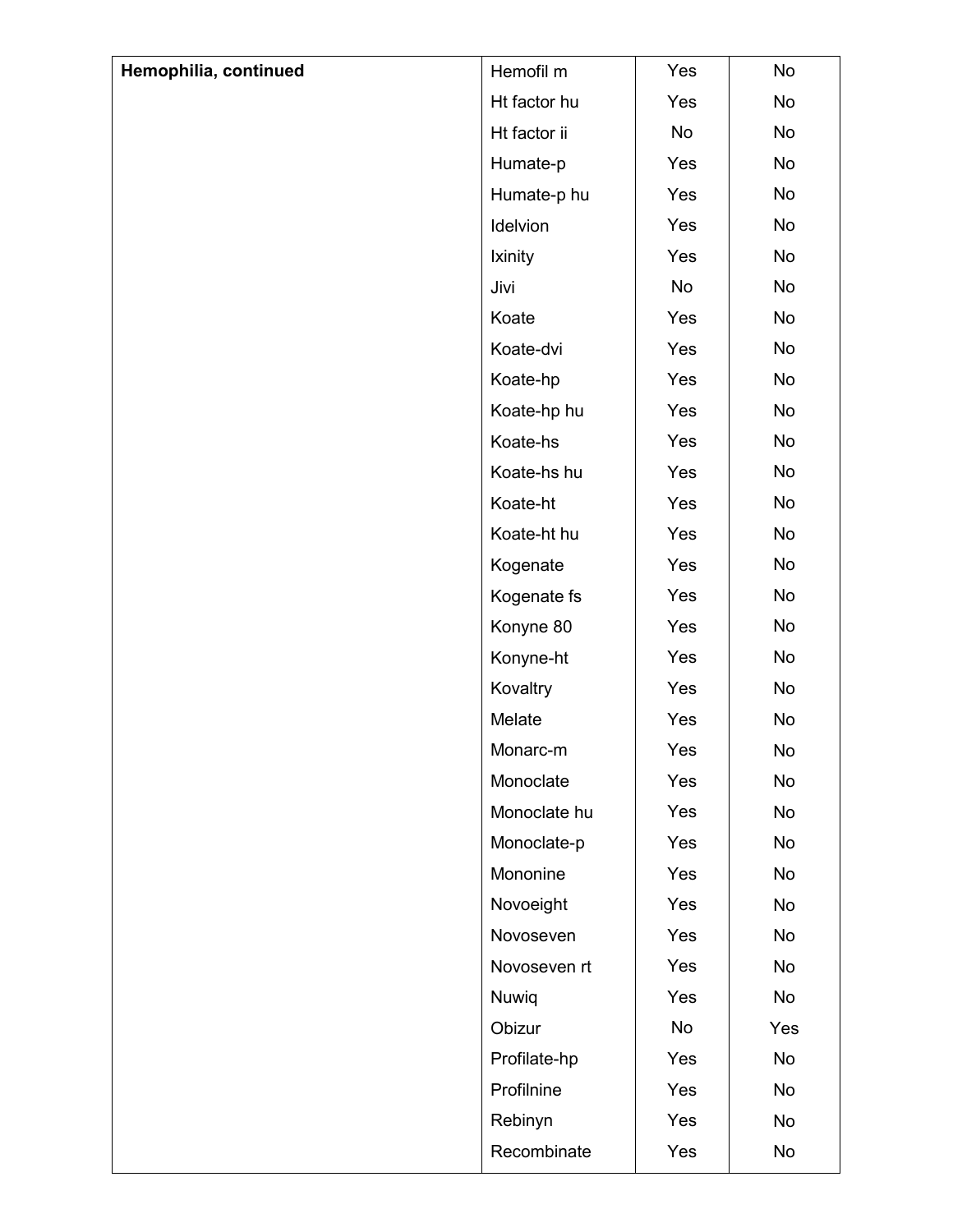| Hemophilia, continued | Refacto             | Yes | No  |
|-----------------------|---------------------|-----|-----|
|                       | <b>Rixubis</b>      | Yes | No  |
|                       | Sevenfact           | No  | No  |
|                       | Tretten             | No  | Yes |
|                       | Vonvendi            | Yes | Yes |
|                       | Wilate              | Yes | No  |
|                       | Xyntha              | Yes | No  |
|                       | Xyntha solof        | Yes | No  |
| <b>Hepatitis B</b>    | <b>Adefov Dipiv</b> | Yes | No  |
|                       | <b>Baraclude</b>    | Yes | No  |
|                       | Entecavir           | Yes | No  |
|                       | Epivir Hbv          | Yes | No  |
|                       | Hepsera             | Yes | No  |
|                       | Lamivudine          | Yes | No  |
|                       | Tyzeka              | Yes | No  |
|                       | Vemlidy             | Yes | No  |
| <b>Hepatitis C</b>    | Copegus             | Yes | No  |
|                       | Daklinza            | Yes | No  |
|                       | Epclusa             | Yes | No  |
|                       | Harvoni             | Yes | No  |
|                       | Incivek             | No  | No  |
|                       | Infergen            | No  | No  |
|                       | Ledip-sofosb        | Yes | No  |
|                       | Mavyret             | Yes | No  |
|                       | Moderiba            | Yes | No  |
|                       | Olysio              | Yes | No  |
|                       | Pegasys             | Yes | No  |
|                       | Peg-intron          | Yes | No  |
|                       | Pegintron           | Yes | No  |
|                       | Rebetol             | Yes | No  |
|                       | Ribapak             | Yes | No  |
|                       | Ribasphere          | Yes | No  |
|                       | Ribatab             | Yes | No  |
|                       | Ribavirin           | Yes | No  |
|                       | Sofos/velpat        | Yes | No  |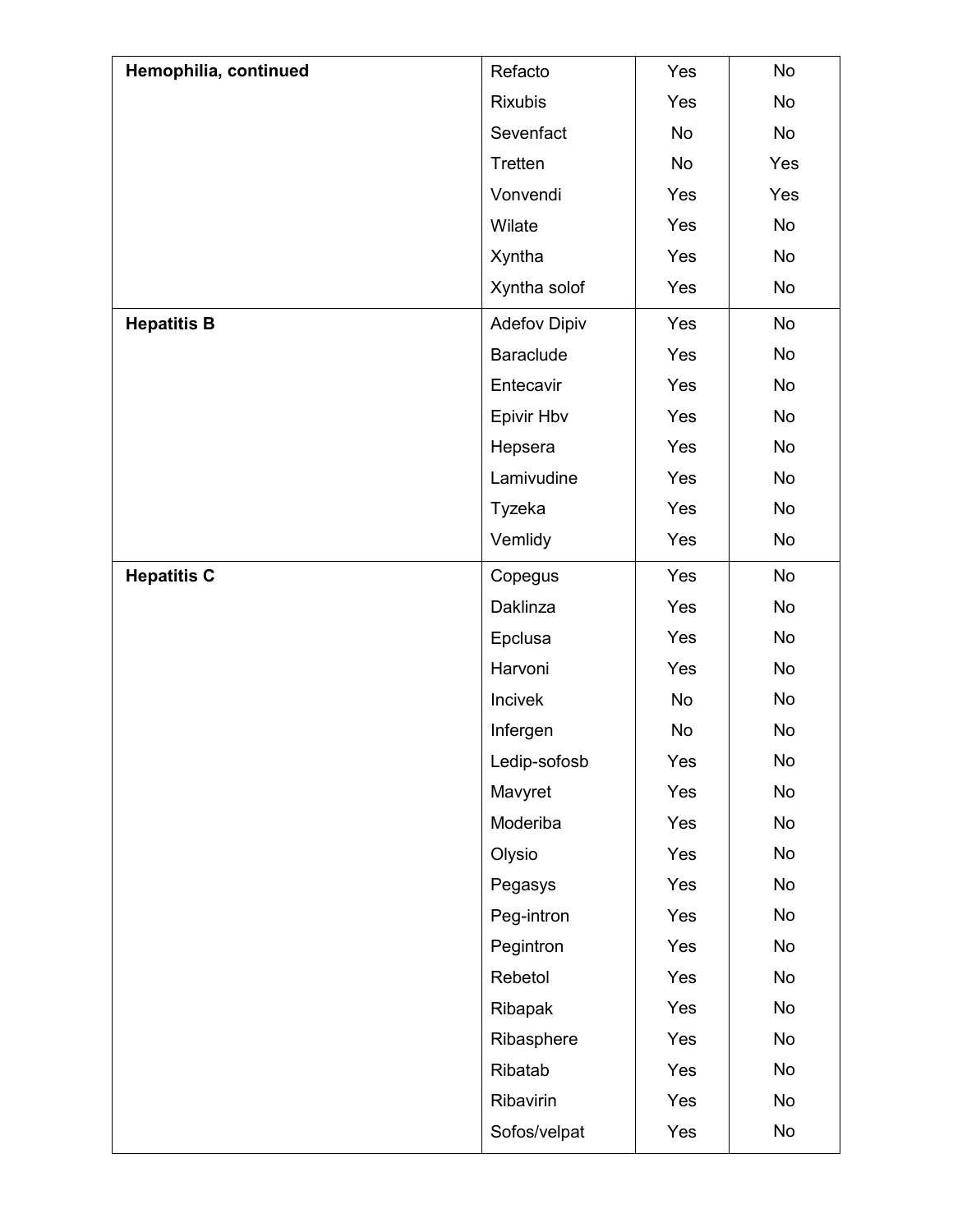| <b>Hepatitis C, continued</b> | Sovaldi         | Yes | No  |
|-------------------------------|-----------------|-----|-----|
|                               | Technivie       | Yes | No  |
|                               | Victrelis       | No  | No  |
|                               | Viekira pak     | Yes | No  |
|                               | Viekira xr      | Yes | No  |
|                               | Vosevi          | Yes | No  |
|                               | Zepatier        | Yes | No  |
| <b>Hepatology</b>             | <b>Bylvay</b>   | Yes | Yes |
|                               | Livmarli        | No  | Yes |
| <b>Hereditary Angioedema</b>  | <b>Berinert</b> | Yes | Yes |
|                               | Cinryze         | Yes | Yes |
|                               | Firazyr         | Yes | Yes |
|                               | Haegarda        | Yes | Yes |
|                               | Icatibant       | Yes | Yes |
|                               | Kalbitor        | Yes | Yes |
|                               | Orladeyo        | No  | Yes |
|                               | Ruconest        | No  | Yes |
|                               | Sajazir         | Yes | Yes |
|                               | Takhzyro        | Yes | Yes |
| <b>Immune Globulin</b>        | Asceniv         | No  | No  |
|                               | Baygam          | Yes | No  |
|                               | Bayrho-d        | Yes | No  |
|                               | Bivigam         | Yes | No  |
|                               | Carimune        | Yes | No  |
|                               | Carimune nf     | Yes | No  |
|                               | Cutaquig        | No  | Yes |
|                               | Cuvitru         | Yes | Yes |
|                               | Cytogam         | Yes | No  |
|                               | Flebogamma      | Yes | No  |
|                               | Gamastan        | Yes | No  |
|                               | Gamastan s/d    | Yes | No  |
|                               | Gammagard       | Yes | No  |
|                               | Gammagard sd    | Yes | No  |
|                               | Gammaked        | Yes | No  |
|                               | Gammaplex       | Yes | No  |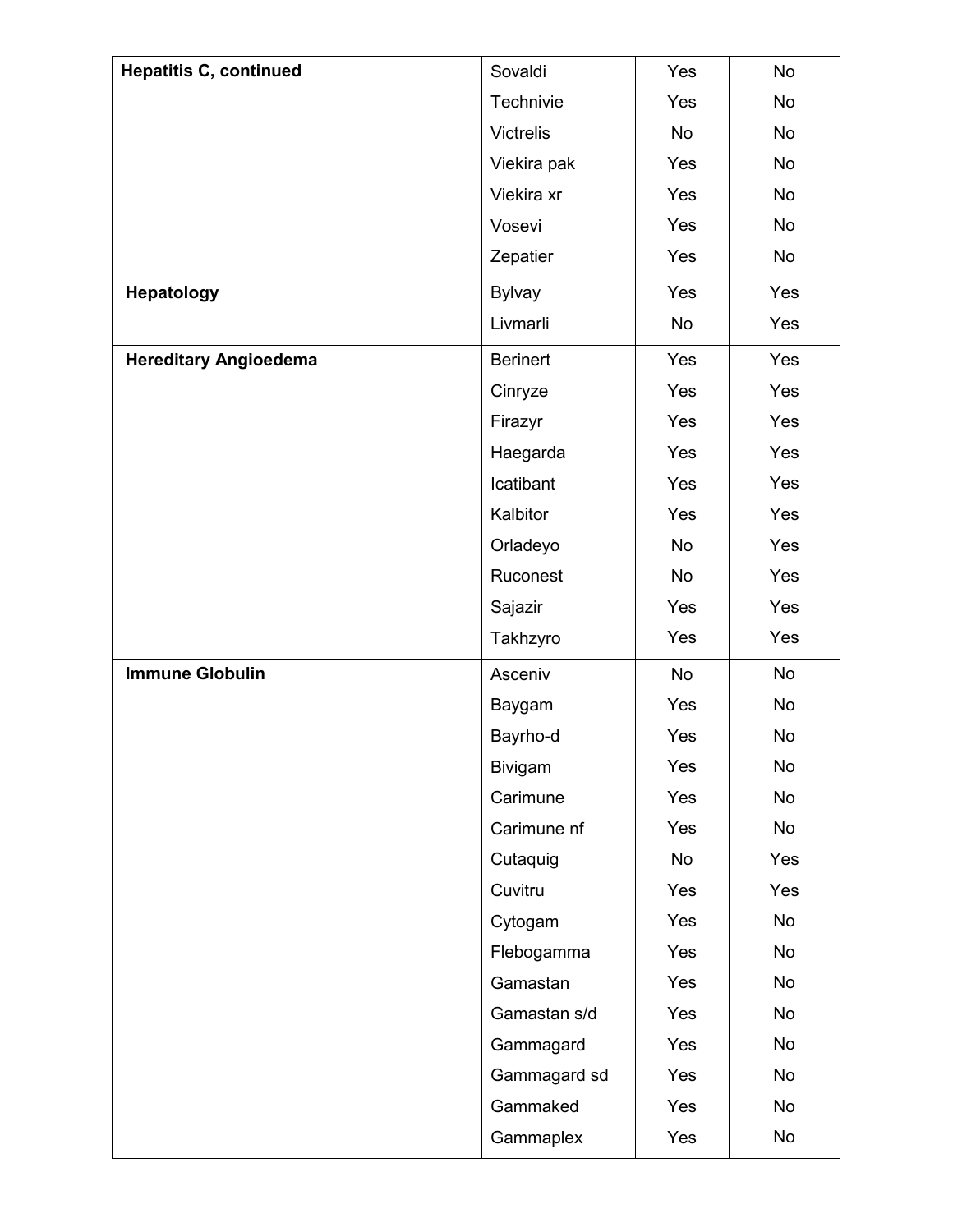| Immune Globulin, continued | Gammar       | Yes | No  |
|----------------------------|--------------|-----|-----|
|                            | Gammar i.v.  | Yes | No  |
|                            | Gammar im    | Yes | No  |
|                            | Gammar-p iv  | Yes | No  |
|                            | Gamuln rh    | Yes | No  |
|                            | Gamuln rh hu | Yes | No  |
|                            | Gamunex      | Yes | No  |
|                            | Gamunex-c    | Yes | No  |
|                            | Hizentra     | Yes | Yes |
|                            | Hyperrho s/d | Yes | No  |
|                            | Hyprho-d     | Yes | No  |
|                            | Hyprho-d hu  | Yes | No  |
|                            | Hyqvia       | Yes | Yes |
|                            | Immuglobin   | Yes | No  |
|                            | Immune glob  | Yes | No  |
|                            | Immune globu | Yes | No  |
|                            | Iveegam      | Yes | No  |
|                            | Iveegam en   | Yes | No  |
|                            | Micrhogam    | Yes | No  |
|                            | Micrhogam pl | Yes | No  |
|                            | Mini-gamulin | Yes | No  |
|                            | Octagam      | Yes | No  |
|                            | Panglobulin  | Yes | No  |
|                            | Panzyga      | No  | Yes |
|                            | Polygam s/d  | Yes | No  |
|                            | Privigen     | Yes | No  |
|                            | Rhogam hu    | Yes | No  |
|                            | Rhogam human | Yes | No  |
|                            | Rhogam plus  | Yes | No  |
|                            | Sandoglobuli | Yes | No  |
|                            | Venoblobul-i | Yes | No  |
|                            | Venoglobul-i | Yes | No  |
|                            | Venoglobul-s | Yes | No  |
|                            | Winrho sdf   | Yes | No  |
|                            | Xembify      | No  | Yes |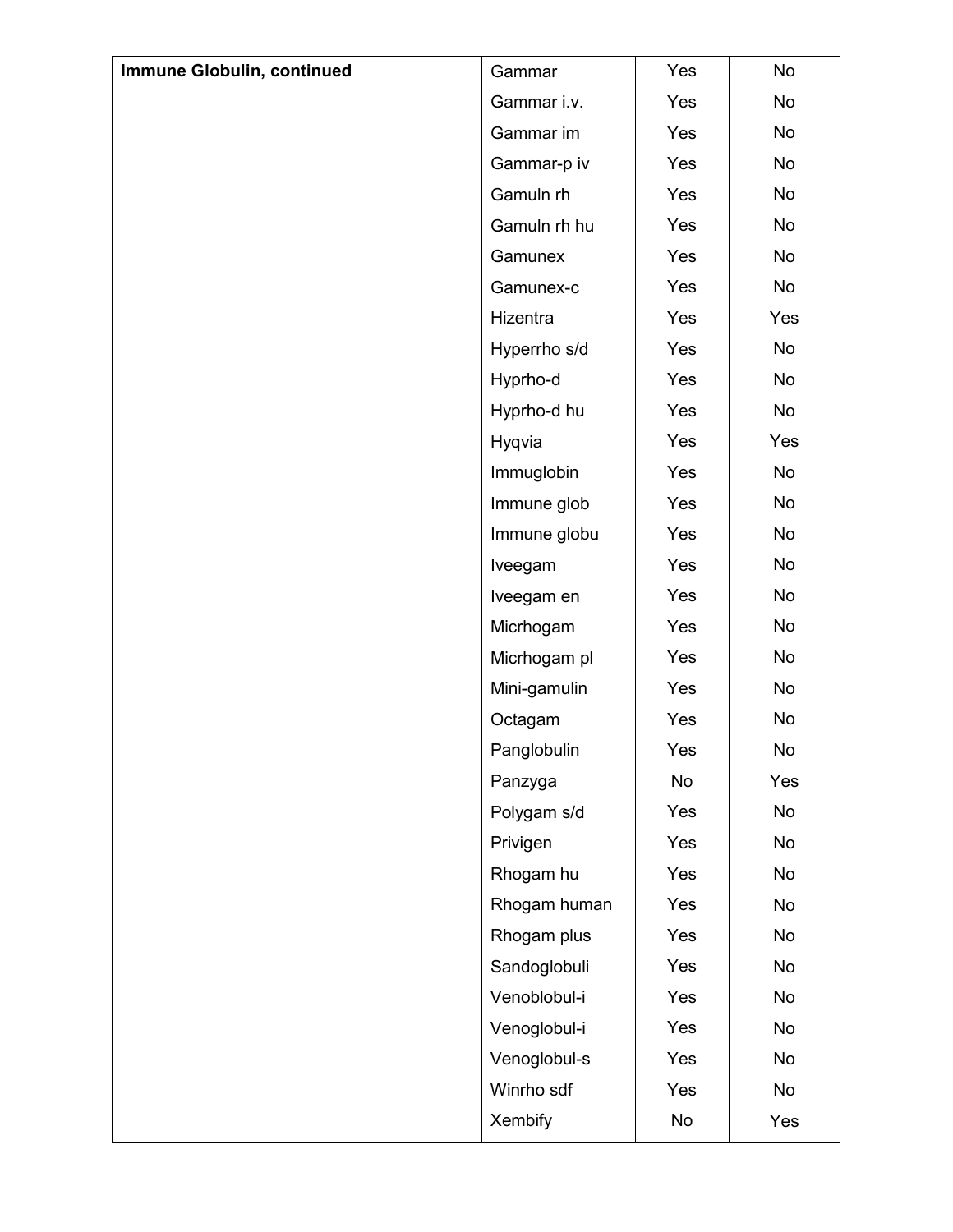| <b>Immunological Agents</b> | Actimmune       | Yes | Yes |
|-----------------------------|-----------------|-----|-----|
|                             | Arcalyst        | Yes | Yes |
|                             | Benlysta        | Yes | Yes |
|                             | Gamifant        | No  | Yes |
|                             | <b>Ilaris</b>   | Yes | Yes |
|                             | Lupkynis        | No  | Yes |
|                             | Palforzia       | Yes | Yes |
|                             | Rethymic        | No  | Yes |
|                             | Saphnelo        | No  | Yes |
|                             | Tavneos         | No  | Yes |
| Infertility                 | A.p.l.          | Yes | No  |
|                             | <b>Bravelle</b> | Yes | No  |
|                             | Cetrotide       | Yes | No  |
|                             | Chor gonadot    | Yes | No  |
|                             | Chorex-10       | Yes | No  |
|                             | Chorex-5        | Yes | No  |
|                             | Chorigon        | Yes | No  |
|                             | Choron-10       | Yes | No  |
|                             | Corgonject-5    | Yes | No  |
|                             | Eveready-hcg    | Yes | No  |
|                             | Follistim aq    | Yes | No  |
|                             | Follutein       | Yes | No  |
|                             | Fyremadel       | Yes | No  |
|                             | Ganirelix ac    | Yes | No  |
|                             | Glukor          | Yes | No  |
|                             | Gonal-f         | Yes | No  |
|                             | Gonal-f rff     | Yes | No  |
|                             | Gonic           | Yes | No  |
|                             | Hcg             | Yes | No  |
|                             | Humegon         | Yes | No  |
|                             | Luveris         | Yes | No  |
|                             | Menopur         | Yes | No  |
|                             | Novarel         | Yes | No  |
|                             | Ovidrel         | Yes | No  |
|                             | Pergonal        | Yes | No  |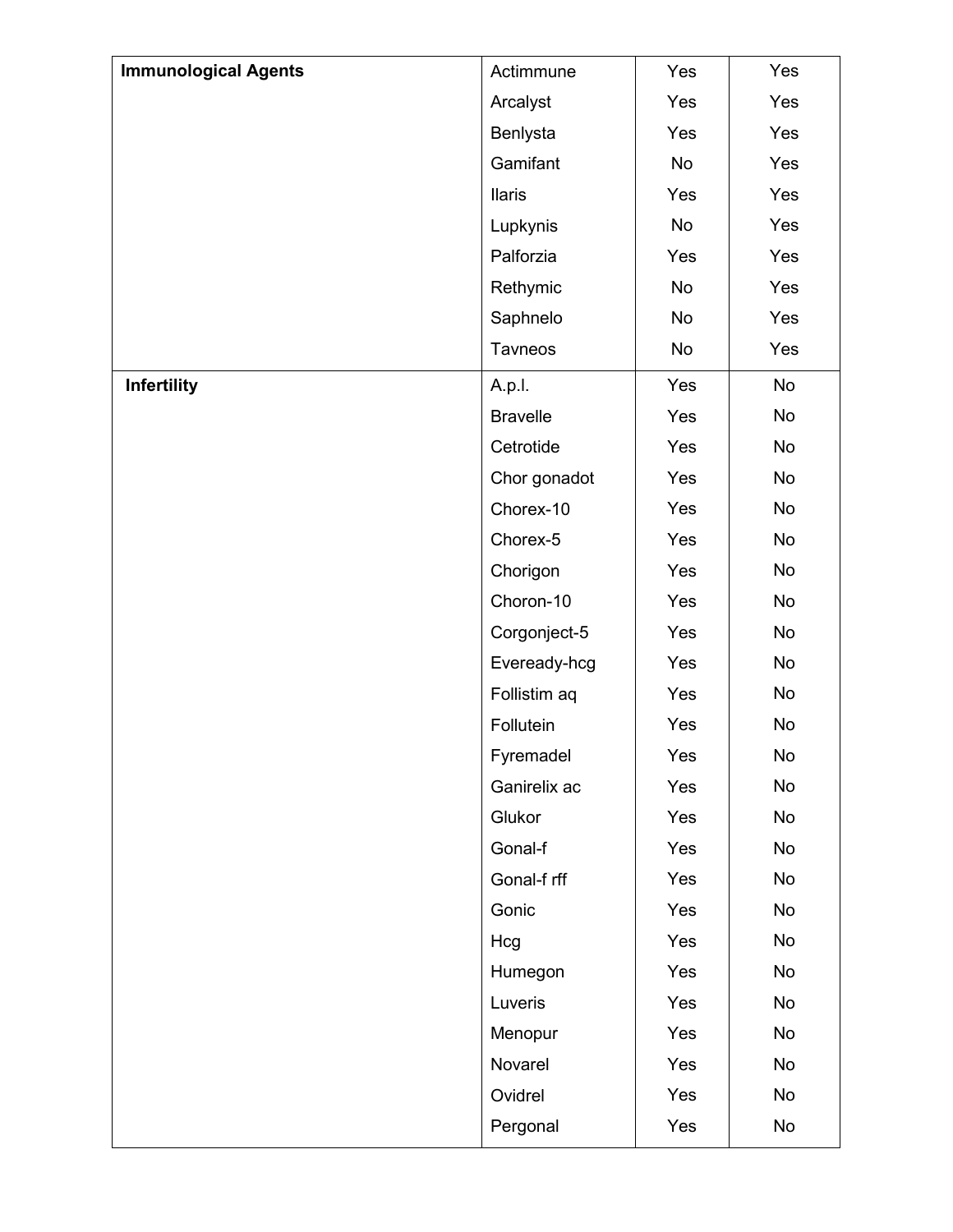| Infertility, continued         | Pregnyl      | Yes | No  |
|--------------------------------|--------------|-----|-----|
|                                | Profasi      | Yes | No  |
|                                | Profasi hp   | Yes | No  |
|                                | Repronex     | Yes | No  |
|                                | Tega-gonad   | Yes | No  |
| <b>Inflammatory Conditions</b> | Actemra      | Yes | Yes |
|                                | Acth         | Yes | Yes |
|                                | Acth gel     | Yes | Yes |
|                                | Acth-80      | Yes | Yes |
|                                | Acthar       | Yes | Yes |
|                                | Acthar hp    | Yes | Yes |
|                                | Adbry        | Yes | Yes |
|                                | Amevive      | Yes | No  |
|                                | Avsola       | Yes | No  |
|                                | Cibingo      | Yes | No  |
|                                | Cimzia       | Yes | No  |
|                                | Cimzia prefl | Yes | No  |
|                                | Cimzia start | Yes | No  |
|                                | Cortrophen   | Yes | Yes |
|                                | Cortrophin   | Yes | Yes |
|                                | Cosentyx     | Yes | No  |
|                                | Cosentyx pen | Yes | No  |
|                                | Dupixent     | Yes | No  |
|                                | Enbrel       | Yes | No  |
|                                | Enbrel mini  | Yes | No  |
|                                | Enbrel srclk | Yes | No  |
|                                | Entyvio      | Yes | No  |
|                                | Humira       | Yes | No  |
|                                | Humira pedia | Yes | No  |
|                                | Humira pen   | Yes | No  |
|                                | Ilumya       | Yes | No  |
|                                | Inflectra    | Yes | No  |
|                                | Infliximab   | Yes | No  |
|                                | Kevzara      | Yes | No  |
|                                | Kineret      | No  | Yes |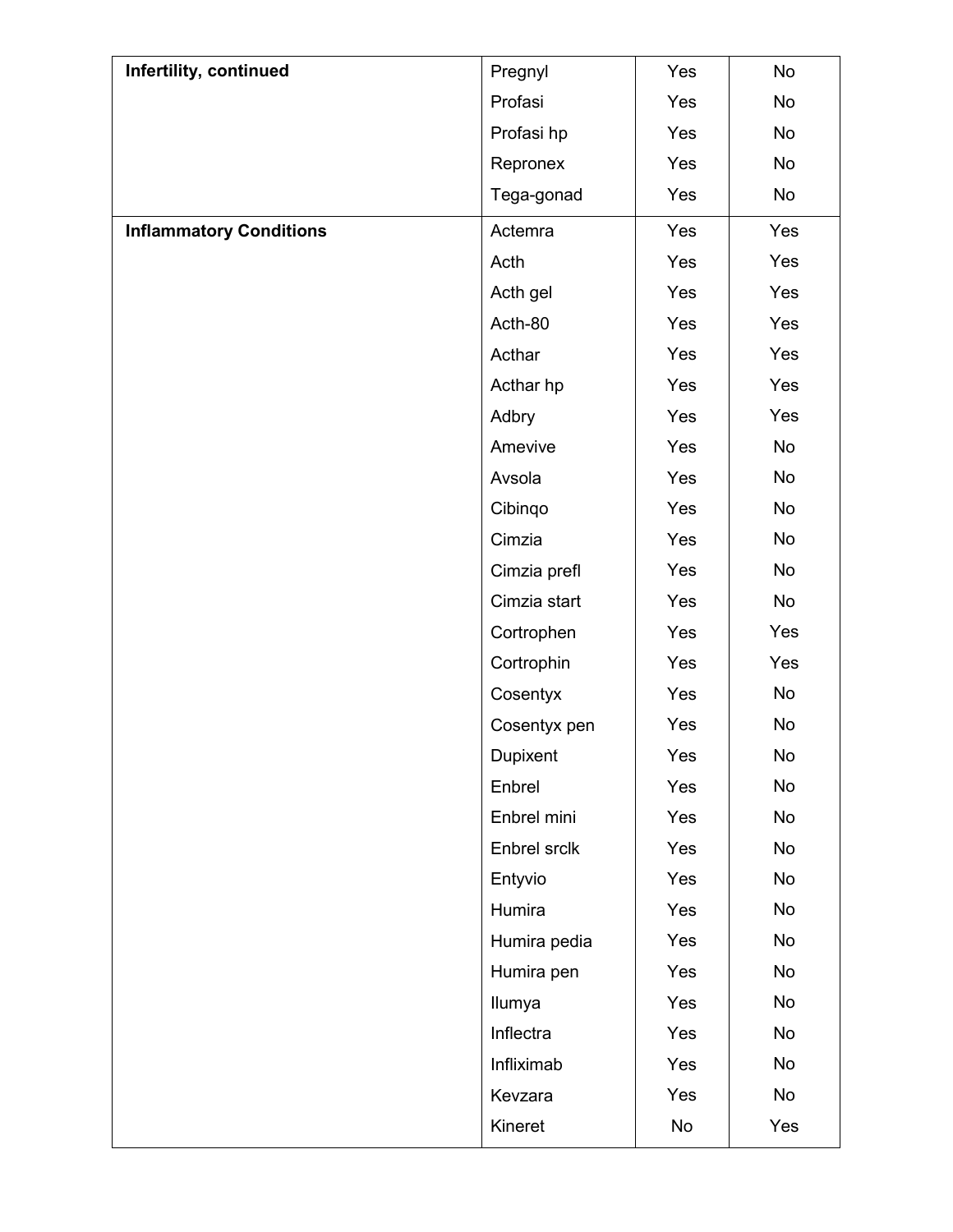| <b>Inflammatory Conditions,</b> | Olumiant         | Yes | Yes       |
|---------------------------------|------------------|-----|-----------|
| continued                       | Opzelura         | Yes | <b>No</b> |
|                                 | Orencia          | Yes | <b>No</b> |
|                                 | Orencia clck     | Yes | No        |
|                                 | Otezla           | Yes | No        |
|                                 | Remicade         | Yes | <b>No</b> |
|                                 | Renflexis        | Yes | No        |
|                                 | Resp cortico     | Yes | Yes       |
|                                 | Ridaura          | Yes | No        |
|                                 | Rinvoq           | Yes | No        |
|                                 | Siliq            | Yes | Yes       |
|                                 | Simponi          | Yes | <b>No</b> |
|                                 | Simponi aria     | Yes | No        |
|                                 | Skyrizi          | Yes | No        |
|                                 | Skyrizi pen      | Yes | <b>No</b> |
|                                 | <b>Stelara</b>   | Yes | No        |
|                                 | Taltz            | Yes | No        |
|                                 | Tremfya          | Yes | <b>No</b> |
|                                 | Xeljanz          | Yes | No        |
|                                 | Xeljanz xr       | Yes | No        |
| <b>Metabolic Agents</b>         | <b>Nulibry</b>   | Yes | Yes       |
| <b>Metabolic Bone Disease</b>   | Reclast          | Yes | No        |
|                                 | Zoledronic       | Yes | No        |
|                                 | Zometa           | Yes | No        |
| <b>Mood Disorder Drugs</b>      | Spravato         | No  | <b>No</b> |
|                                 | Zulresso         | No  | Yes       |
| <b>Multiple Sclerosis</b>       | Ampyra           | Yes | Yes       |
| <b>Musculoskeletal agents</b>   | Aubagio          | Yes | Yes       |
|                                 | Avonex           | Yes | No        |
|                                 | Avonex pen       | Yes | No        |
|                                 | Avonex prefl     | Yes | No        |
|                                 | <b>Bafiertam</b> | Yes | Yes       |
|                                 | Betaseron        | Yes | No        |
|                                 | Copaxone         | Yes | No        |
|                                 | Dalfampridin     | Yes | Yes       |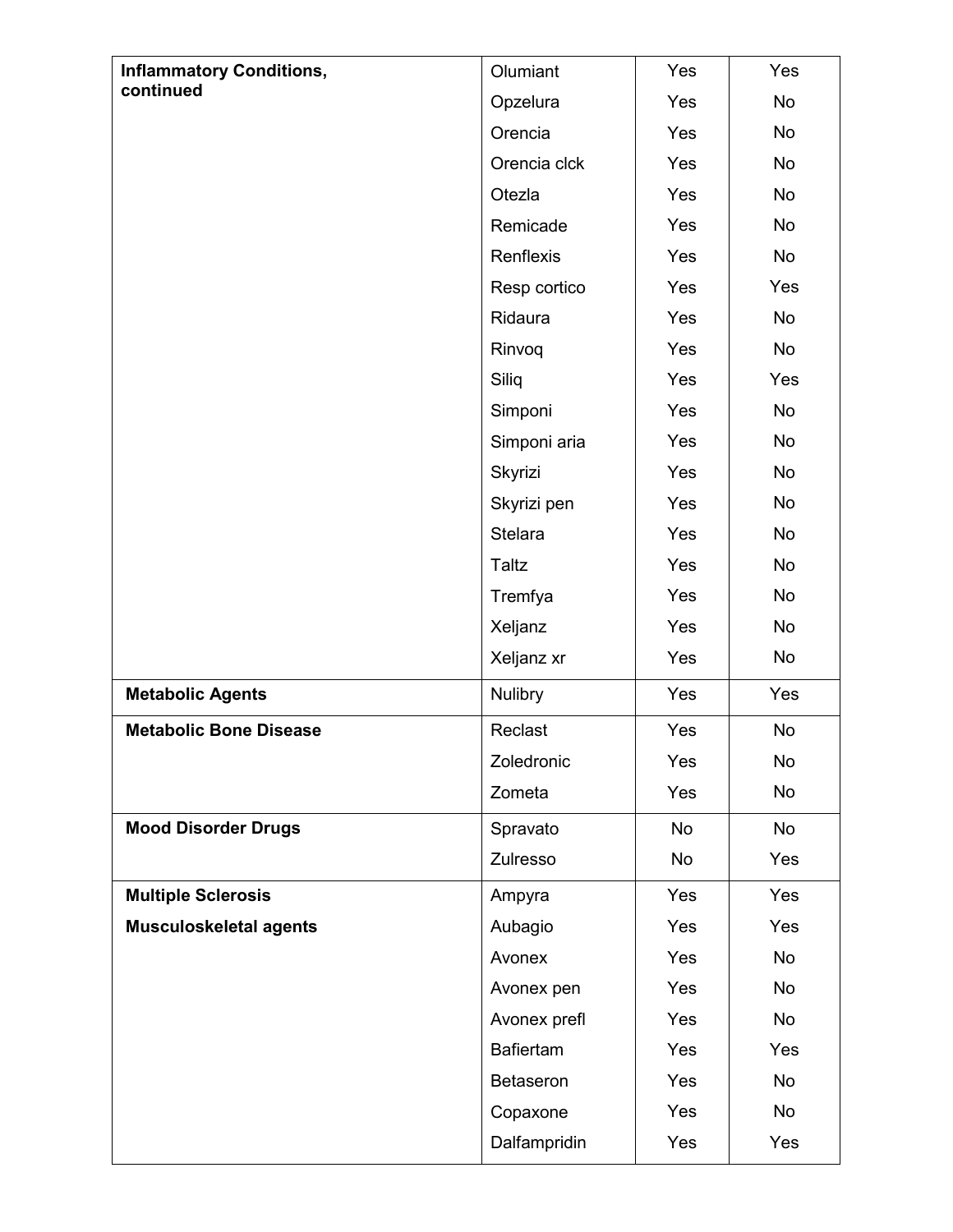| Multiple Sclerosis Musculoskeletal agents, | Dimethyl fum | Yes | Yes |
|--------------------------------------------|--------------|-----|-----|
| continued                                  | Extavia      | Yes | No  |
|                                            | Gilenya      | Yes | No  |
|                                            | Glatiramer   | Yes | No  |
|                                            | Glatopa      | Yes | No  |
|                                            | Kesimpta     | Yes | No  |
|                                            | Lemtrada     | Yes | Yes |
|                                            | Mavenclad    | Yes | Yes |
|                                            | Mayzent      | Yes | Yes |
|                                            | Ocrevus      | Yes | Yes |
|                                            | Plegridy     | Yes | Yes |
|                                            | Plegridy pen | Yes | Yes |
|                                            | Ponvory      | Yes | Yes |
|                                            | Rebif        | Yes | No  |
|                                            | Rebif rebido | Yes | No  |
|                                            | Rebif titrtn | Yes | No  |
|                                            | Tecfidera    | Yes | Yes |
|                                            | Tysabri      | Yes | Yes |
|                                            | Vumerity     | Yes | Yes |
|                                            | Zeposia      | Yes | Yes |
|                                            | Zeposia 7day | Yes | Yes |
|                                            | Zinbryta     | Yes | Yes |
|                                            | Botox cosmet | Yes | No  |
|                                            | Evrysdi      | No  | Yes |
|                                            | Exondys 51   | No  | Yes |
|                                            | Spinraza     | No  | Yes |
|                                            | Viltepso     | No  | Yes |
|                                            | Voxzogo      | Yes | Yes |
|                                            | Vyondys 53   | No  | Yes |
|                                            | Vyvgart      | No  | Yes |
|                                            | Xiaflex      | No  | Yes |
| <b>Narcolepsy</b>                          | Wakix        | No  | Yes |
|                                            | Xyrem        | No  | Yes |
|                                            | Xywav        | No  | Yes |
|                                            |              |     |     |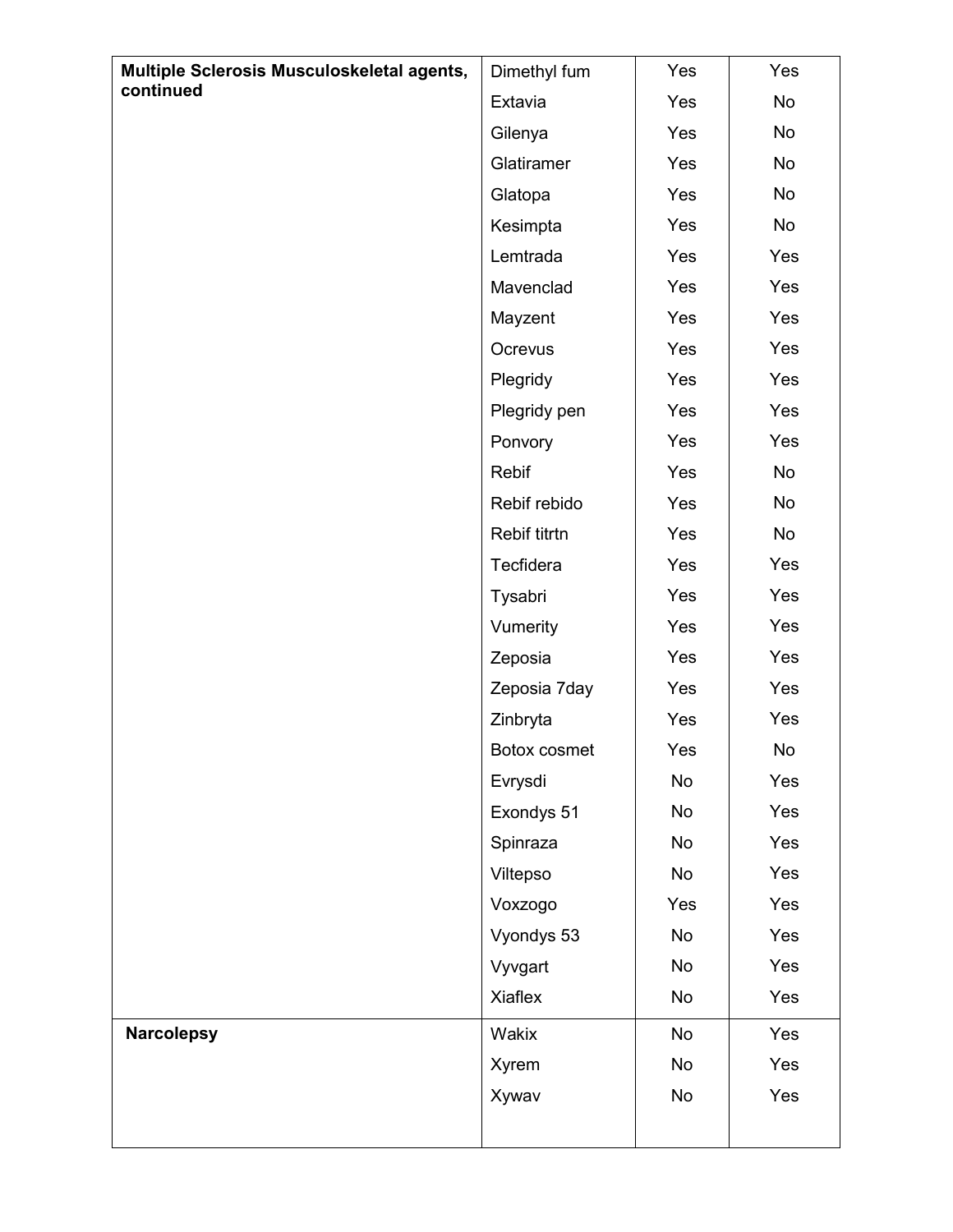| <b>Neurological Agents</b>   | <b>Botox</b>   | Yes | No        |
|------------------------------|----------------|-----|-----------|
|                              | <b>Dysport</b> | Yes | Yes       |
|                              | Myobloc        | Yes | No        |
|                              | Xeomin         | Yes | Yes       |
| Neutropenia                  | Fulphila       | Yes | No        |
|                              | Granix         | Yes | No        |
|                              | Leukine        | Yes | No        |
|                              | Neulasta       | Yes | No        |
|                              | Neupogen       | Yes | No        |
|                              | Nivestym       | Yes | No        |
|                              | Nyvepria       | Yes | No        |
|                              | Prokine        | Yes | No        |
|                              | Udenyca        | Yes | No        |
|                              | Zarxio         | Yes | No        |
|                              | Ziextenzo      | Yes | No        |
| <b>Oncology - Injectable</b> | Abecma         | No  | Yes       |
|                              | Abraxane       | Yes | No        |
|                              | Adcetris       | Yes | Yes       |
|                              | Adriamyc       | Yes | No        |
|                              | Adriamyc pfs   | Yes | <b>No</b> |
|                              | Adriamyc rdf   | Yes | No        |
|                              | Adriamycin     | Yes | No        |
|                              | Adrucil        | Yes | No        |
|                              | Alferon n      | Yes | No        |
|                              | Alimta         | Yes | No        |
|                              | Aliqopa        | No  | Yes       |
|                              | Aredia         | Yes | No        |
|                              | Arranon        | Yes | No        |
|                              | Arsenic trio   | Yes | No        |
|                              | Arzerra        | Yes | Yes       |
|                              | Asparlas       | Yes | No        |
|                              | Avastin        | Yes | Yes       |
|                              | Azacitidine    | Yes | Yes       |
|                              | Bavencio       | No  | Yes       |
|                              | Beleodaq       | No  | Yes       |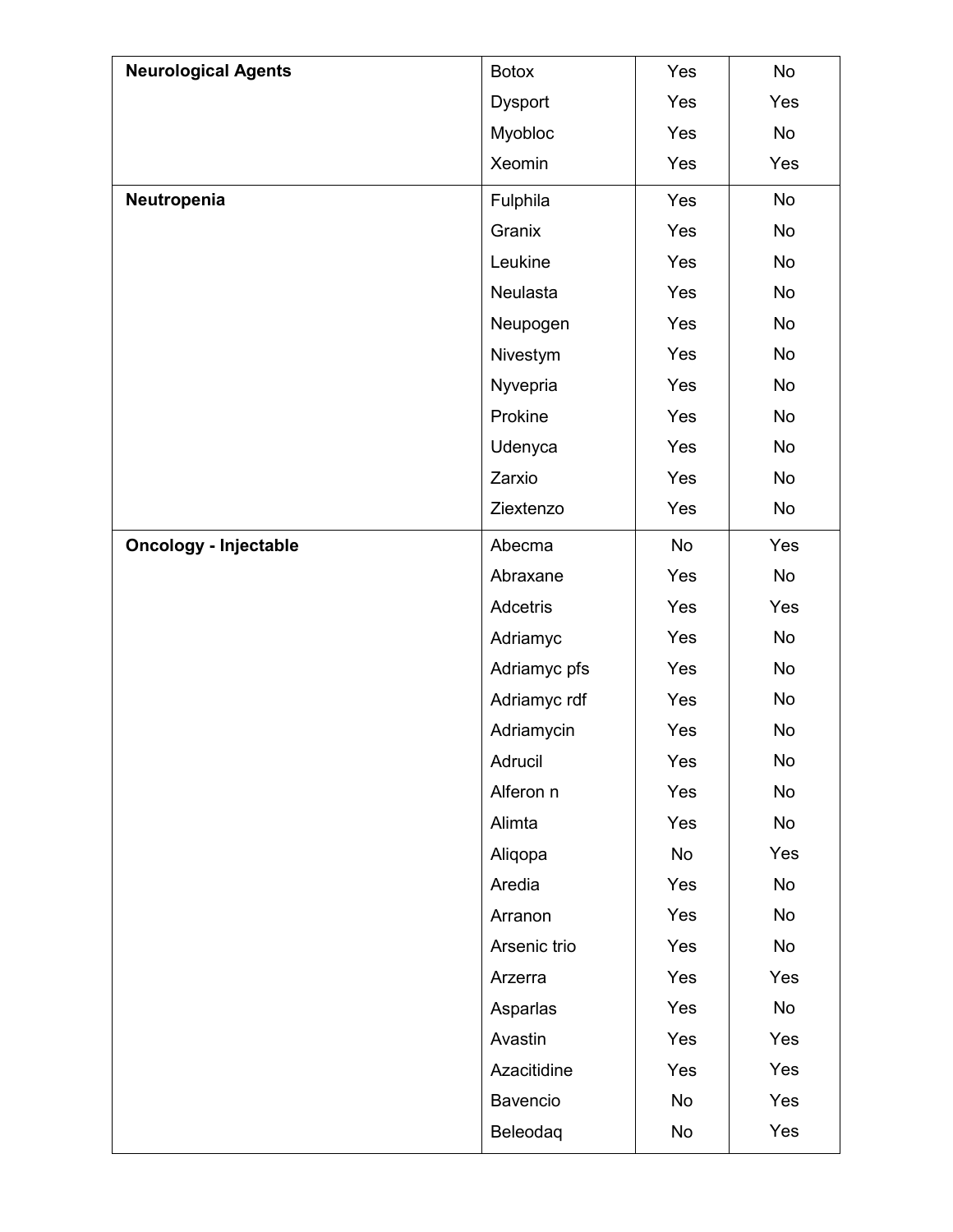| Oncology - Injectable, continued | Belrapzo        | Yes | <b>No</b> |
|----------------------------------|-----------------|-----|-----------|
|                                  | Bendamustine    | Yes | No        |
|                                  | Bendeka         | Yes | No        |
|                                  | Besponsa        | Yes | Yes       |
|                                  | Besremi         | No  | Yes       |
|                                  | Bexxar          | No  | No        |
|                                  | Bexxar 131 i    | No  | No        |
|                                  | <b>Bicnu</b>    | Yes | No        |
|                                  | Blenoxane       | Yes | No        |
|                                  | Blenrep         | No  | No        |
|                                  | Bleo 15k        | Yes | No        |
|                                  | Bleomycin       | Yes | No        |
|                                  | Blincyto        | Yes | No        |
|                                  | Bortezomib      | Yes | No        |
|                                  | Breyanzi        | No  | Yes       |
|                                  | <b>Busulfan</b> | Yes | No        |
|                                  | <b>Busulfex</b> | Yes | No        |
|                                  | Campath         | No  | Yes       |
|                                  | Camptosar       | Yes | No        |
|                                  | Carboplatin     | Yes | No        |
|                                  | Carmustine      | Yes | No        |
|                                  | Cerubidine      | Yes | No        |
|                                  | Cisplatin       | Yes | No        |
|                                  | Cladribine      | Yes | No        |
|                                  | Clofarabine     | Yes | No        |
|                                  | Clolar          | Yes | No        |
|                                  | Cosela          | Yes | Yes       |
|                                  | Cosmegen        | Yes | No        |
|                                  | Cyclophosph     | Yes | No        |
|                                  | Cyclophospha    | Yes | No        |
|                                  | Cyramza         | Yes | Yes       |
|                                  | Cytarabine      | Yes | No        |
|                                  | Cytosar-u       | Yes | No        |
|                                  | Cytoxan         | Yes | No        |
|                                  | Dacarbazine     | Yes | No        |
|                                  | Dacogen         | Yes | No        |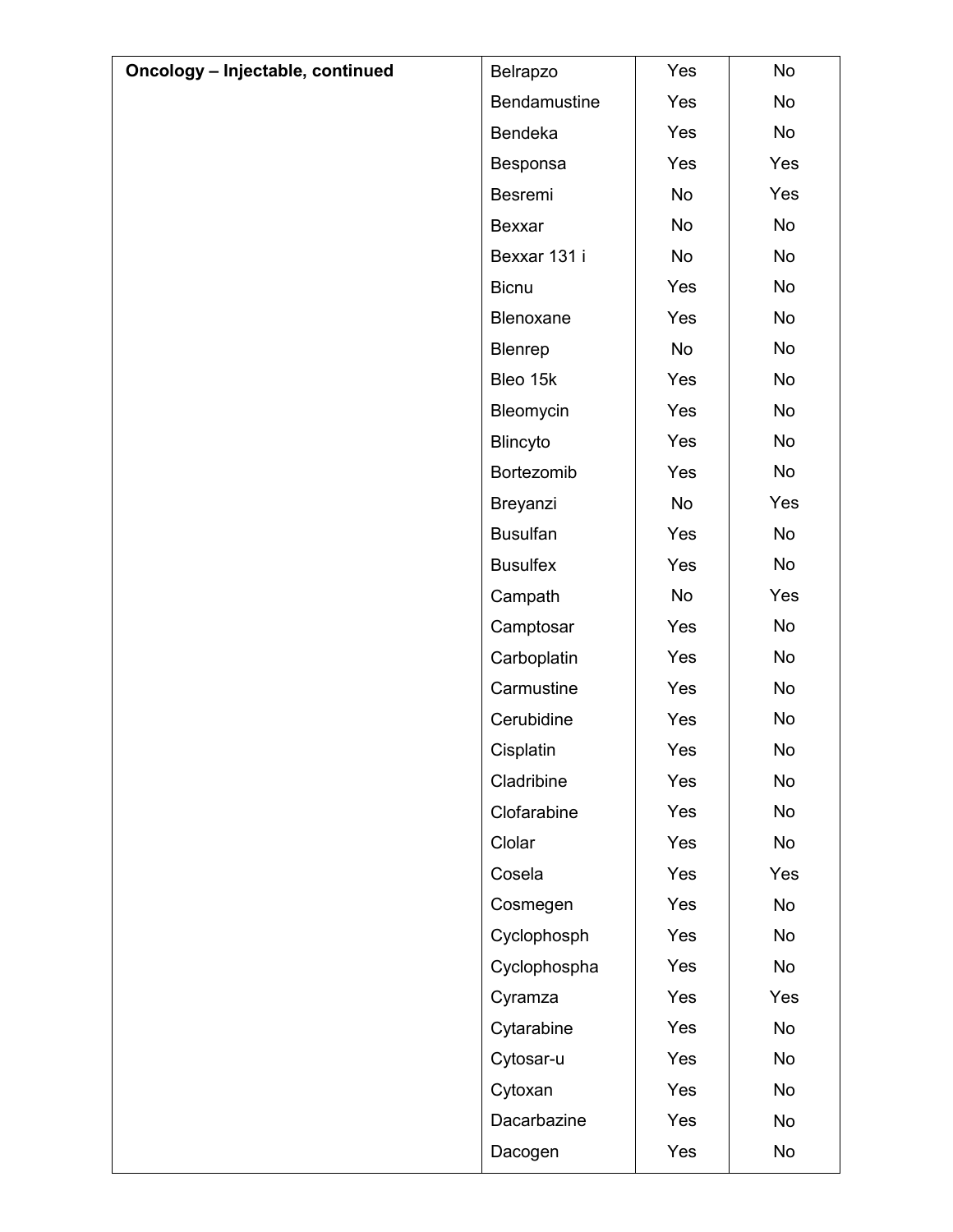| Oncology - Injectable, continued | Dactinomycin | Yes | No  |
|----------------------------------|--------------|-----|-----|
|                                  | Danyelza     | No  | Yes |
|                                  | Darzalex     | Yes | No  |
|                                  | Daunorubicin | Yes | No  |
|                                  | Daunoxome    | Yes | No  |
|                                  | Decitabine   | Yes | No  |
|                                  | Depocyt      | Yes | No  |
|                                  | Dexrazoxane  | Yes | No  |
|                                  | Docefrez     | No  | No  |
|                                  | Docetaxel    | Yes | No  |
|                                  | Doxil        | Yes | No  |
|                                  | Doxorubicin  | Yes | No  |
|                                  | Dtic-dome    | Yes | No  |
|                                  | Eligard      | Yes | No  |
|                                  | Ellence      | Yes | No  |
|                                  | Eloxatin     | Yes | No  |
|                                  | Elspar       | Yes | No  |
|                                  | Elzonris     | Yes | Yes |
|                                  | Empliciti    | Yes | No  |
|                                  | Enhertu      | Yes | Yes |
|                                  | Epirubicin   | Yes | No  |
|                                  | Erbitux      | Yes | No  |
|                                  | Erwinase     | Yes | Yes |
|                                  | Erwinaze     | Yes | Yes |
|                                  | Etopophos    | Yes | No  |
|                                  | Evomela      | Yes | No  |
|                                  | Faslodex     | Yes | No  |
|                                  | Fensolvi     | No  | Yes |
|                                  | Floxuridine  | Yes | No  |
|                                  | Fludara      | Yes | No  |
|                                  | Fludarabine  | Yes | No  |
|                                  | Fluorouracil | Yes | No  |
|                                  | Folotyn      | Yes | No  |
|                                  | Fudr         | Yes | No  |
|                                  | Fulvestrant  | Yes | No  |
|                                  | Fusilev      | Yes | No  |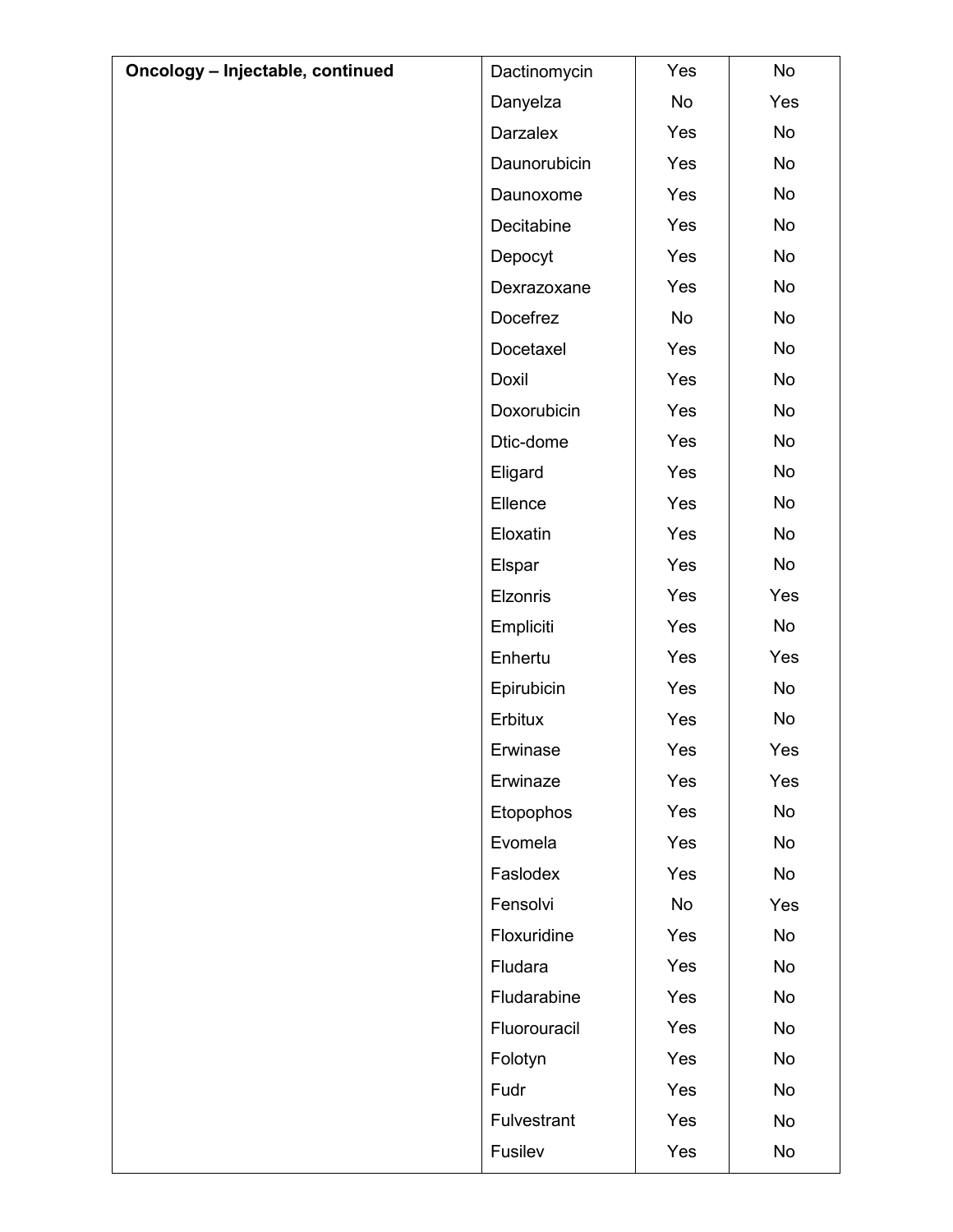| Oncology - Injectable, continued | Fyarro       | Pending | Pending |
|----------------------------------|--------------|---------|---------|
|                                  | Gazyva       | Yes     | No      |
|                                  | Gemcitabine  | Yes     | No      |
|                                  | Gemzar       | Yes     | No      |
|                                  | Halaven      | Yes     | No      |
|                                  | Hercep hylec | Yes     | No      |
|                                  | Herceptin    | Yes     | No      |
|                                  | Herzuma      | Yes     | No      |
|                                  | Idamycin pfs | Yes     | No      |
|                                  | Idarubicin   | Yes     | No      |
|                                  | Ifex         | Yes     | No      |
|                                  | Ifex/mesnex  | Yes     | No      |
|                                  | Ifosfamide   | Yes     | No      |
|                                  | Imfinzi      | Yes     | Yes     |
|                                  | Imlygic      | No      | No      |
|                                  | Infugem      | Yes     | No      |
|                                  | Intron a     | Yes     | Yes     |
|                                  | Intron-a     | Yes     | Yes     |
|                                  | Irinotecan   | Yes     | No      |
|                                  | Istodax      | Yes     | Yes     |
|                                  | Istodax ovr  | Yes     | Yes     |
|                                  | Ixempra kit  | Yes     | No      |
|                                  | Jelmyto      | Yes     | Yes     |
|                                  | Jemperli     | Yes     | No      |
|                                  | Jevtana      | Yes     | No      |
|                                  | Kadcyla      | Yes     | No      |
|                                  | Kanjinti     | Yes     | No      |
|                                  | Kepivance    | Yes     | Yes     |
|                                  | Keytruda     | Yes     | Yes     |
|                                  | Khapzory     | Yes     | Yes     |
|                                  | Kimmtrak     | No      | Yes     |
|                                  | Kymriah      | No      | Yes     |
|                                  | Kyprolis     | Yes     | No      |
|                                  | Lartruvo     | No      | Yes     |
|                                  | Leuprolide   | Yes     | No      |
|                                  | Leustatin    | Yes     | No      |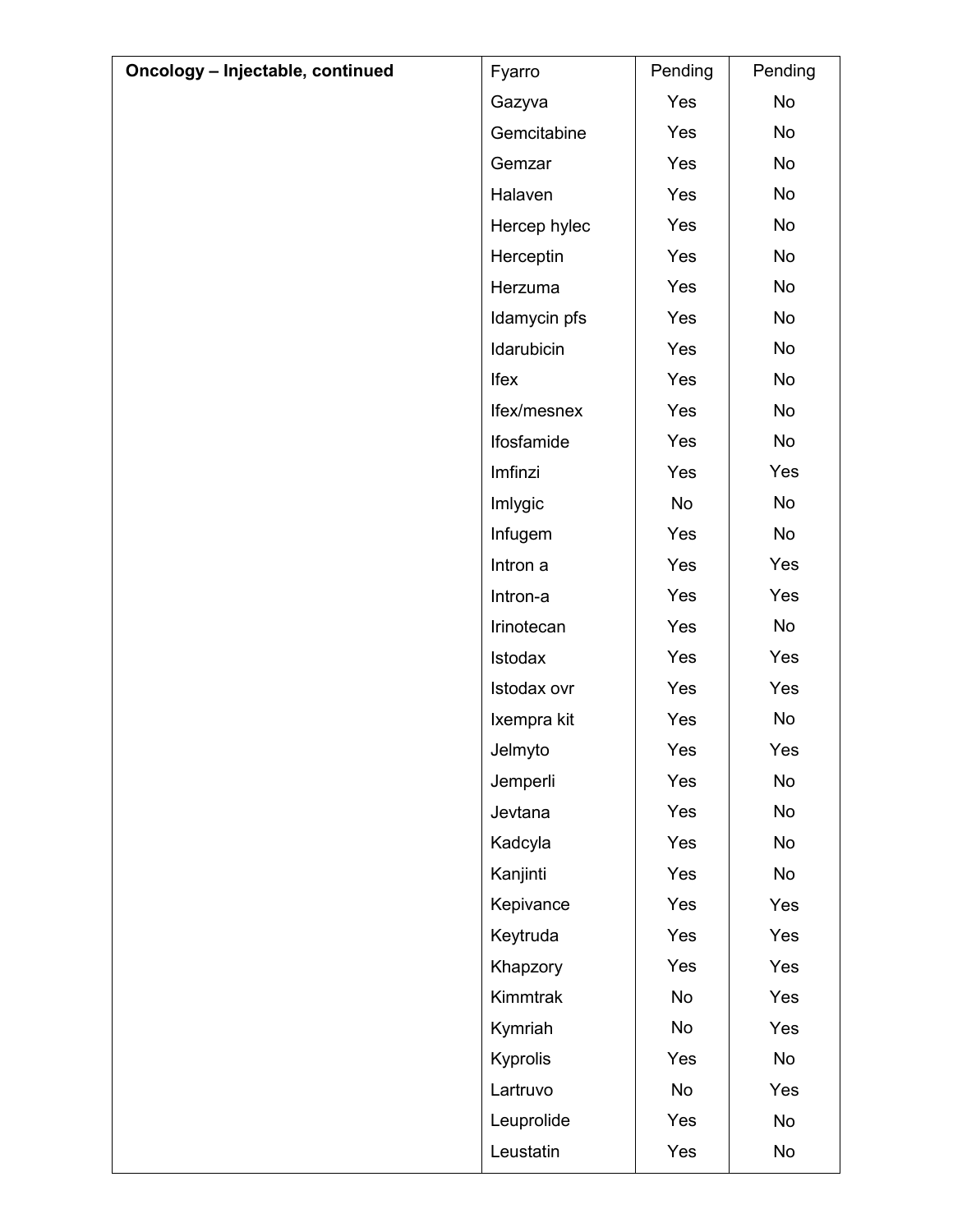| Oncology - Injectable, continued | Libtayo      | No        | Yes     |
|----------------------------------|--------------|-----------|---------|
|                                  | Lipodox      | Yes       | No      |
|                                  | Lipodox 50   | Yes       | No      |
|                                  | Lumoxiti     | <b>No</b> | Yes     |
|                                  | Lupr dep-ped | Yes       | No      |
|                                  | Lupron       | Yes       | No      |
|                                  | Lupron 6-pk  | Yes       | No      |
|                                  | Margenza     | No        | Yes     |
|                                  | Marqibo      | No        | Yes     |
|                                  | Mesna        | Yes       | No      |
|                                  | Mitomycin    | Yes       | No      |
|                                  | Mitoxantron  | Yes       | No      |
|                                  | Monjuvi      | No        | Yes     |
|                                  | Mustargen    | Yes       | No      |
|                                  | Mutamycin    | Yes       | No      |
|                                  | Mvasi        | Yes       | No      |
|                                  | Mylotarg     | Yes       | Yes     |
|                                  | Navelbine    | Yes       | No      |
|                                  | Nelarabine   | Yes       | No      |
|                                  | Neosar       | Yes       | No      |
|                                  | Nipent       | Yes       | No      |
|                                  | Novantrone   | Yes       | No      |
|                                  | Ogivri       | Yes       | No      |
|                                  | Oncaspar     | Yes       | No      |
|                                  | Oncovin      | Yes       | No      |
|                                  | Onivyde      | Yes       | Yes     |
|                                  | Ontak        | Yes       | No      |
|                                  | Ontruzant    | Yes       | No      |
|                                  | Onxol        | Yes       | No      |
|                                  | Opdivo       | Yes       | No      |
|                                  | Oxaliplatin  | Yes       | No      |
|                                  | Paclitaxel   | Yes       | No      |
|                                  | Padcev       | Yes       | Yes     |
|                                  | Pamidronate  | Yes       | No      |
|                                  | Paraplatin   | Yes       | No      |
|                                  | Pemfexy      | Pending   | Pending |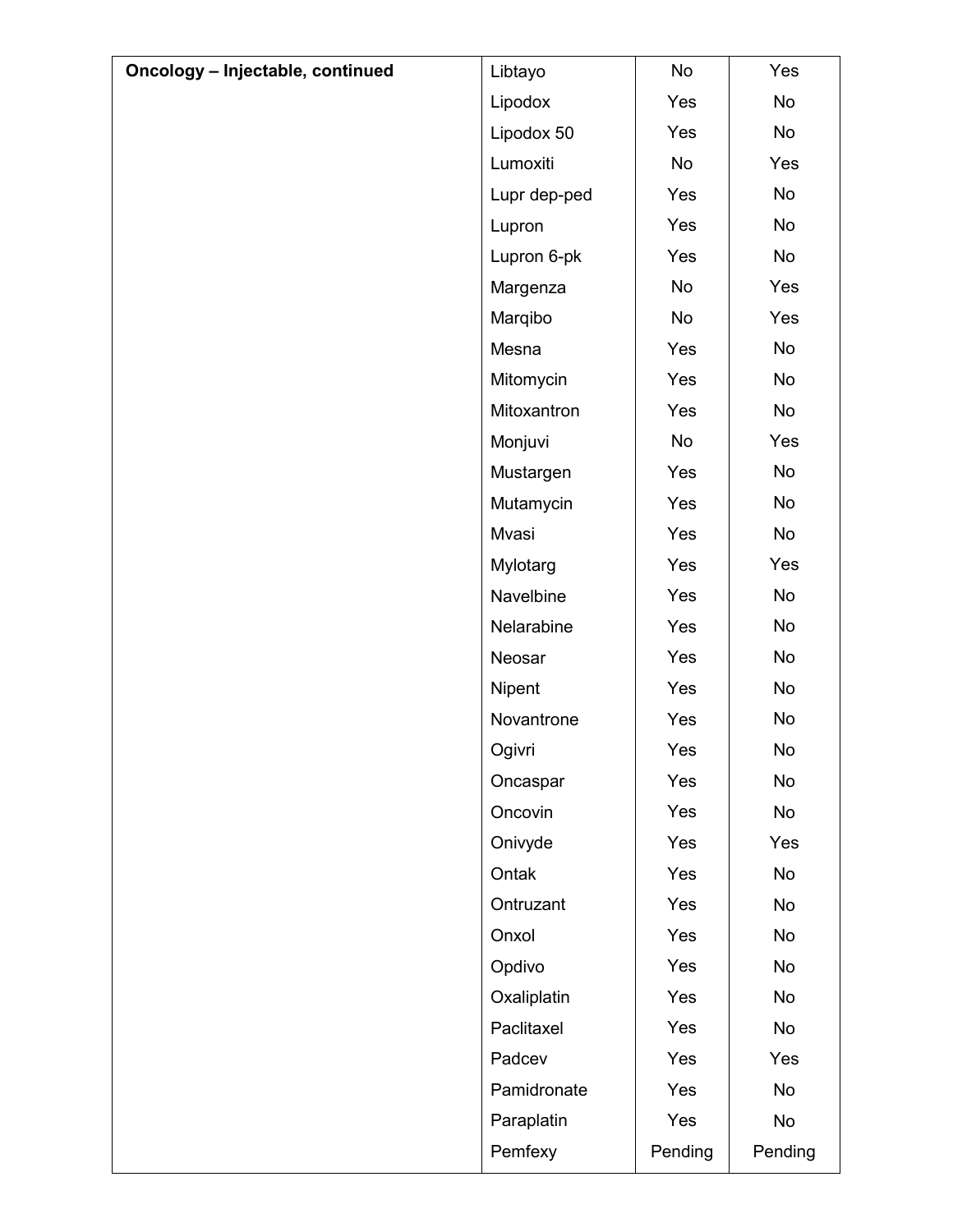| Oncology - Injectable, continued | Pentostatin  | Yes | No                           |
|----------------------------------|--------------|-----|------------------------------|
|                                  | Pepaxto      | No  | Yes                          |
|                                  | Perjeta      | Yes | Yes                          |
|                                  | Phesgo       | Yes | Yes                          |
|                                  | Photofrin    | No  | Yes                          |
|                                  | Platinol     | Yes | No                           |
|                                  | Platinol aq  | Yes | No                           |
|                                  | Plenaxis     | No  | Yes                          |
|                                  | Polivy       | Yes | No                           |
|                                  | Portrazza    | Yes | Yes                          |
|                                  | Poteligeo    | No  | Yes                          |
|                                  | Proleukin    | Yes | No                           |
|                                  | Provenge     | No  | No                           |
|                                  | Riabni       | Yes | No                           |
|                                  | Rituxan      | Yes | Yes                          |
|                                  | Romidepsin   | Yes | Yes                          |
|                                  | Rubex        | Yes | No                           |
|                                  | Ruxience     | Yes | No                           |
|                                  | Rybrevant    | No  | No                           |
|                                  | Rylaze       | No  | Yes                          |
|                                  | Sarclisa     | No  | Yes                          |
|                                  | Sylatron     | Yes | Yes                          |
|                                  | Sylvant      | Yes | $\operatorname{\mathsf{No}}$ |
|                                  | Synribo      | Yes | Yes                          |
|                                  | Tarabine pfs | Yes | No                           |
|                                  | Taxol        | Yes | No                           |
|                                  | Taxotere     | Yes | No                           |
|                                  | Tecartus     | No  | Yes                          |
|                                  | Tecentriq    | Yes | Yes                          |
|                                  | Temsirolimus | Yes | No                           |
|                                  | Teniposide   | Yes | No                           |
|                                  | Tepadina     | Yes | No                           |
|                                  | Theracys     | Yes | No                           |
|                                  | Thioplex     | Yes | No                           |
|                                  | Thiotepa     | Yes | No                           |
|                                  | Tice bcg     | Yes | No                           |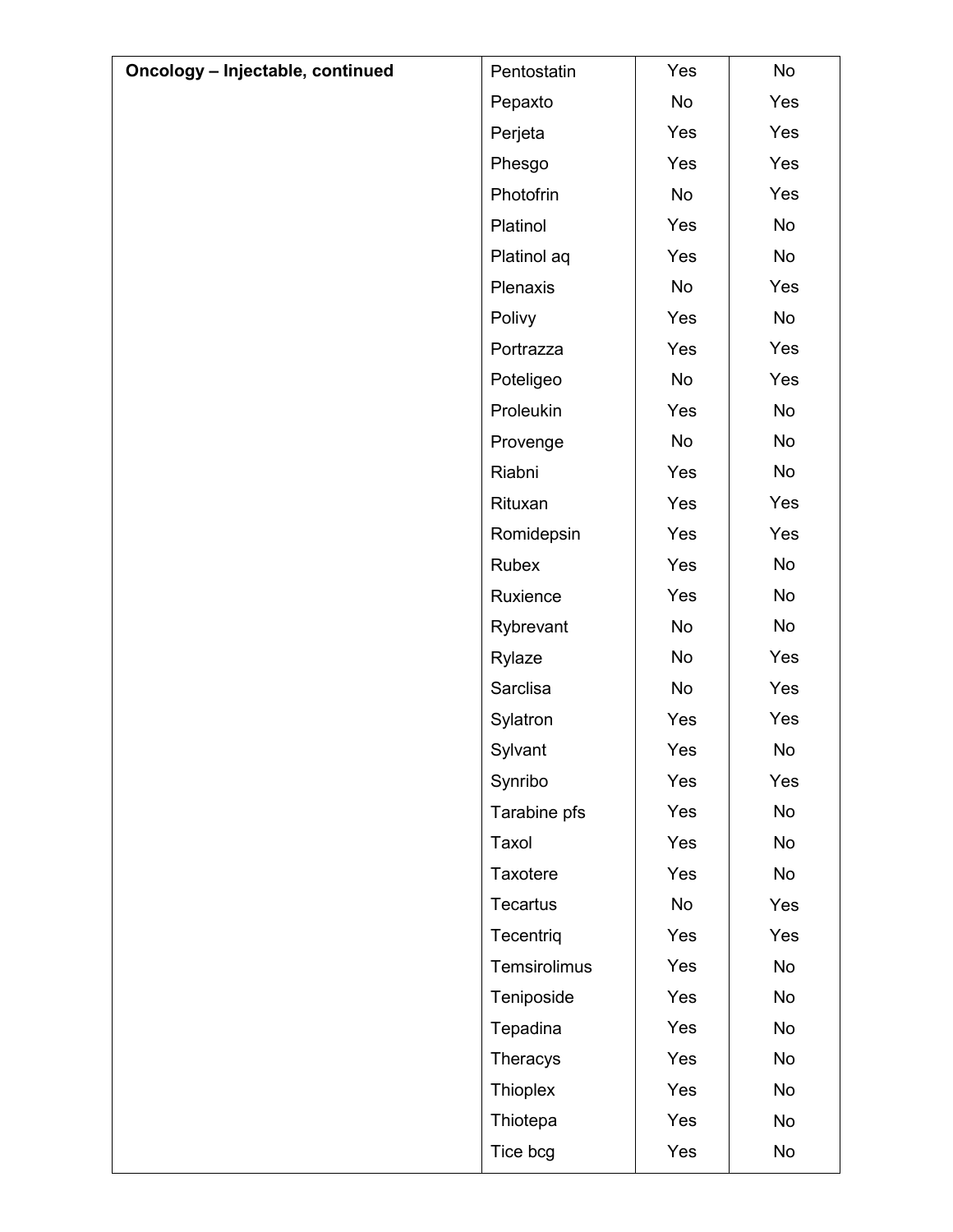| Oncology - Injectable, continued | Tivdak          | Yes | No  |
|----------------------------------|-----------------|-----|-----|
|                                  | Toposar         | Yes | No  |
|                                  | Topotecan       | Yes | No  |
|                                  | Torisel         | Yes | No  |
|                                  | Totect          | Yes | No  |
|                                  | Trazimera       | Yes | No  |
|                                  | Treanda         | Yes | No  |
|                                  | <b>Trelstar</b> | Yes | No  |
|                                  | Trelstar dep    | Yes | No  |
|                                  | Trelstar la     | Yes | No  |
|                                  | Trelstar mix    | Yes | No  |
|                                  | Trisenox        | Yes | No  |
|                                  | Trodelvy        | No  | Yes |
|                                  | Truxima         | Yes | No  |
|                                  | Unituxin        | No  | Yes |
|                                  | Valrubicin      | Yes | Yes |
|                                  | Valstar         | Yes | Yes |
|                                  | Vantas          | Yes | Yes |
|                                  | Vectibix        | Yes | No  |
|                                  | Velban          | Yes | No  |
|                                  | Velcade         | Yes | No  |
|                                  | Velsar          | Yes | No  |
|                                  | Vidaza          | Yes | Yes |
|                                  | Vinblastine     | Yes | No  |
|                                  | Vincasar pfs    | Yes | No  |
|                                  | Vincristine     | Yes | No  |
|                                  | Vinorelbine     | Yes | No  |
|                                  | Vumon           | Yes | No  |
|                                  | Vyxeos          | No  | Yes |
|                                  | Xgeva           | Yes | No  |
|                                  | Yervoy          | Yes | Yes |
|                                  | Yescarta        | No  | Yes |
|                                  | Yondelis        | Yes | No  |
|                                  | Zaltrap         | Yes | No  |
|                                  | Zanosar         | Yes | No  |
|                                  | Zepzelca        | No  | Yes |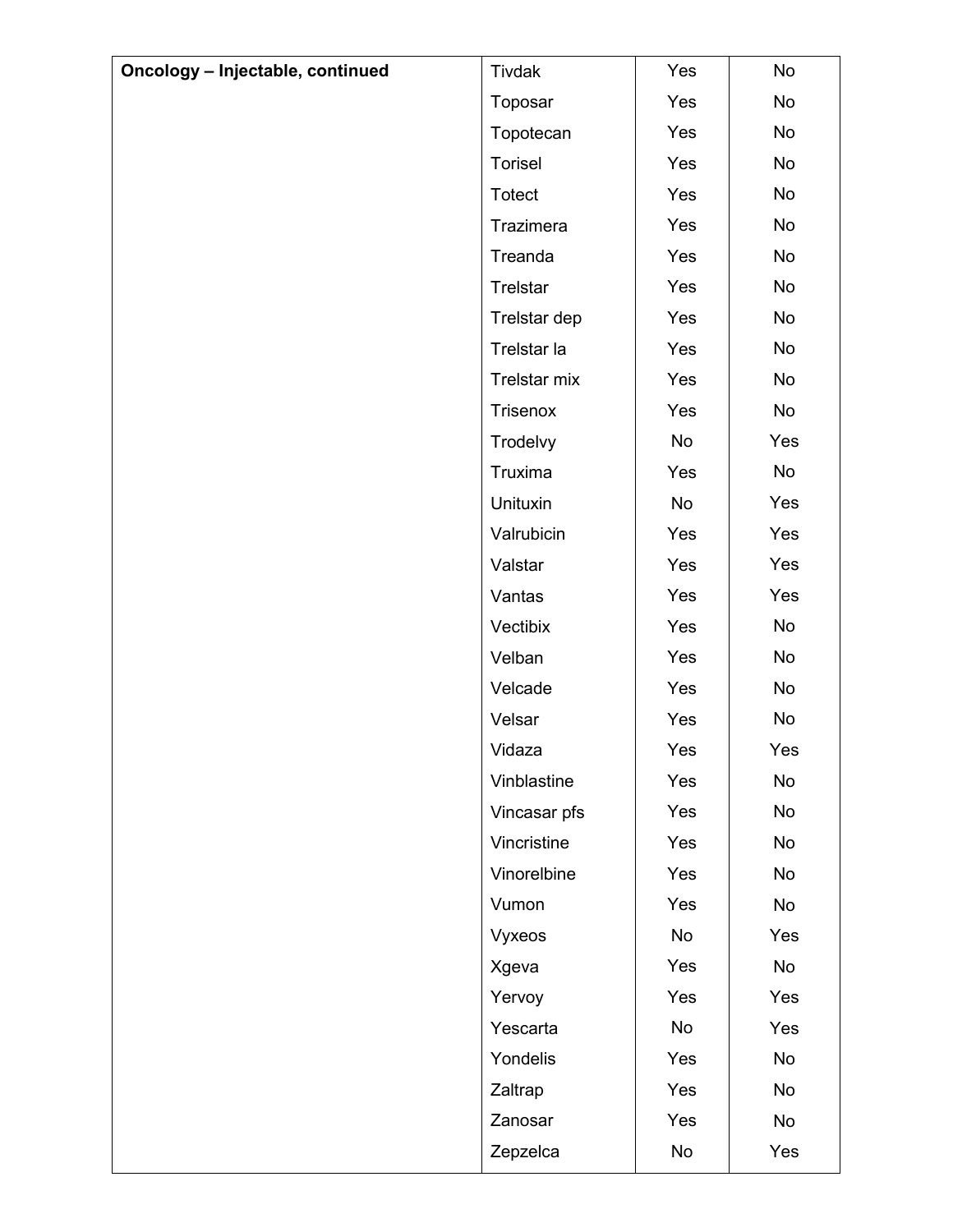| Oncology - Injectable, continued | Zevalin         | No  | Yes |
|----------------------------------|-----------------|-----|-----|
|                                  | Zinecard        | Yes | No  |
|                                  | Zirabev         | Yes | No  |
|                                  | Zoladex         | Yes | No  |
|                                  | Zynlonta        | No  | Yes |
| <b>Oncology - Oral</b>           | Abiraterone     | Yes | No  |
|                                  | Afinitor        | Yes | No  |
|                                  | Afinitor dis    | Yes | No  |
|                                  | Alecensa        | Yes | Yes |
|                                  | Alkeran         | Yes | No  |
|                                  | Alunbrig        | No  | Yes |
|                                  | Ayvakit         | No  | Yes |
|                                  | <b>Balversa</b> | No  | Yes |
|                                  | Bexarotene      | Yes | No  |
|                                  | <b>Bosulif</b>  | Yes | Yes |
|                                  | <b>Braftovi</b> | Yes | Yes |
|                                  | <b>Brukinsa</b> | Yes | Yes |
|                                  | Cabometyx       | Yes | Yes |
|                                  | Calquence       | Yes | Yes |
|                                  | Capecitabine    | Yes | No  |
|                                  | Caprelsa        | No  | Yes |
|                                  | Ceenu           | Yes | No  |
|                                  | Cometriq        | Yes | Yes |
|                                  | Copiktra        | Yes | Yes |
|                                  | Cotellic        | Yes | Yes |
|                                  | Daurismo        | Yes | Yes |
|                                  | Erivedge        | Yes | Yes |
|                                  | Erleada         | Yes | No  |
|                                  | Erlotinib       | Yes | Yes |
|                                  | Etoposide       | Yes | No  |
|                                  | Everolimus      | Yes | No  |
|                                  | <b>Exkivity</b> | No  | Yes |
|                                  | Farydak         | Yes | Yes |
|                                  | Fotivda         | No  | Yes |
|                                  | Gavreto         | Yes | Yes |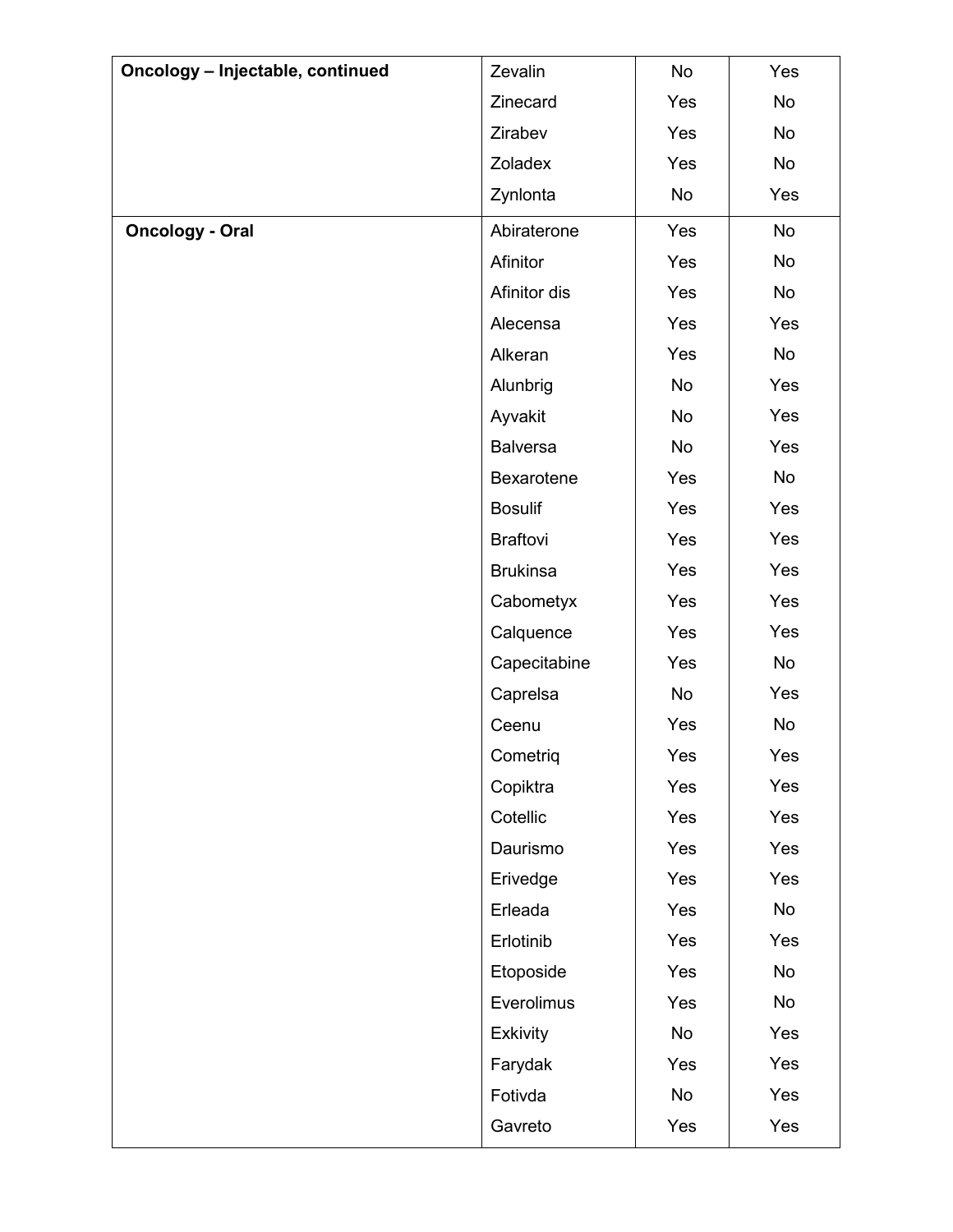| <b>Oncology - Oral, continued</b> | Gilotrif     | No  | Yes |
|-----------------------------------|--------------|-----|-----|
|                                   | Gleevec      | Yes | No  |
|                                   | Gleostine    | Yes | No  |
|                                   | Hycamtin     | Yes | No  |
|                                   | Ibrance      | Yes | Yes |
|                                   | Iclusig      | No  | Yes |
|                                   | Idhifa       | Yes | Yes |
|                                   | Imatinib mes | Yes | No  |
|                                   | Imbruvica    | Yes | Yes |
|                                   | Inlyta       | Yes | Yes |
|                                   | Inqovi       | Yes | Yes |
|                                   | Inrebic      | Yes | Yes |
|                                   | Iressa       | Yes | Yes |
|                                   | Jakafi       | Yes | Yes |
|                                   | Kisqali      | Yes | Yes |
|                                   | Kisqali 200  | Yes | Yes |
|                                   | Kisqali 400  | Yes | Yes |
|                                   | Kisqali 600  | Yes | Yes |
|                                   | Koselugo     | No  | Yes |
|                                   | Lapatinib    | Yes | Yes |
|                                   | Lenvima      | Yes | Yes |
|                                   | Lomustine    | Yes | No  |
|                                   | Lonsurf      | Yes | Yes |
|                                   | Lorbrena     | Yes | Yes |
|                                   | Lumakras     | Yes | Yes |
|                                   | Lynparza     | Yes | Yes |
|                                   | Matulane     | No  | Yes |
|                                   | Mekinist     | Yes | Yes |
|                                   | Mektovi      | Yes | Yes |
|                                   | Melphalan    | Yes | No  |
|                                   | Mesnex       | Yes | No  |
|                                   | Nerlynx      | Yes | Yes |
|                                   | Nexavar      | Yes | Yes |
|                                   | Nilandron    | No  | No  |
|                                   | Nilutamide   | Yes | No  |
|                                   | Ninlaro      | Yes | No  |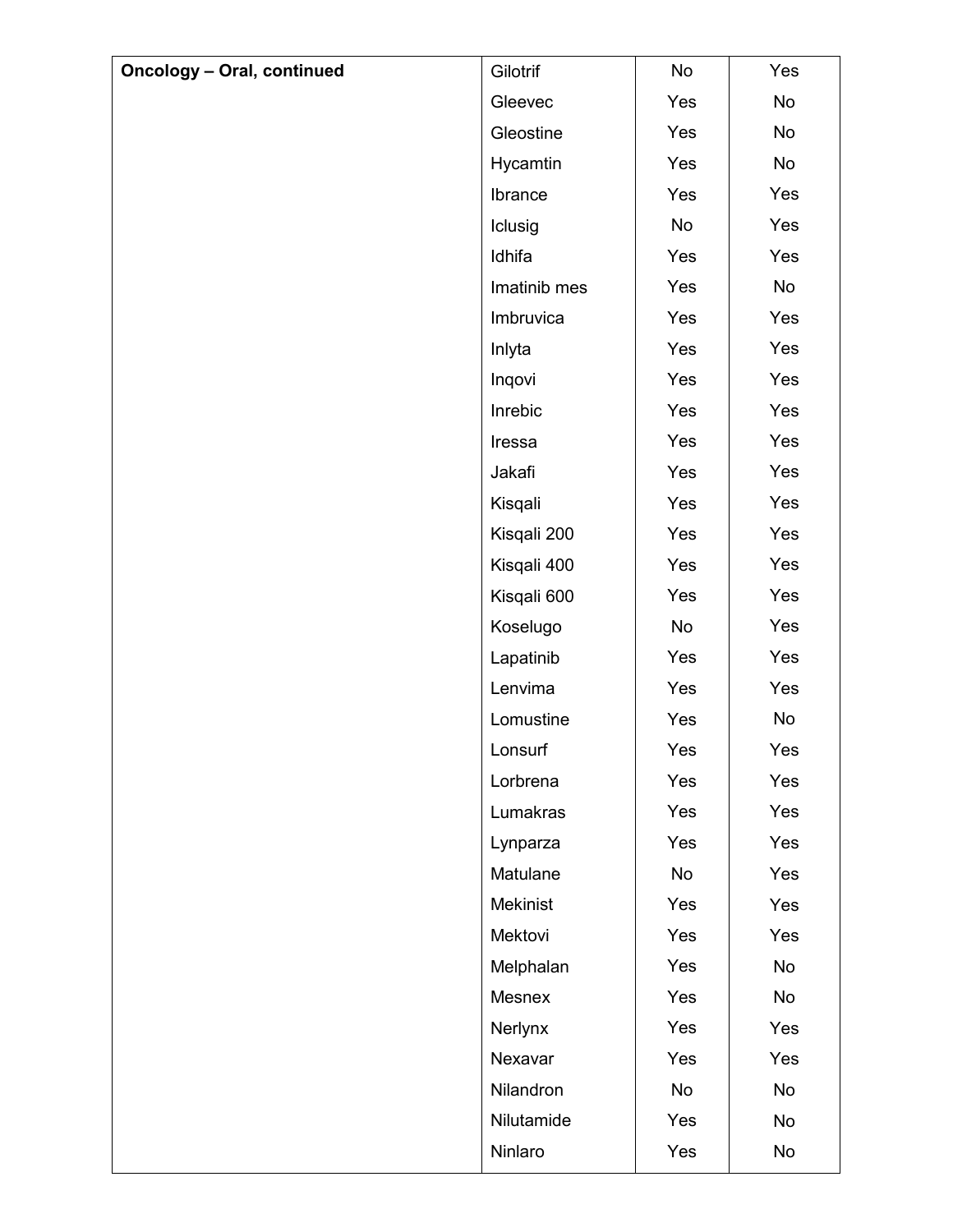| <b>Oncology - Oral, continued</b> | Nubeqa          | Yes | Yes |
|-----------------------------------|-----------------|-----|-----|
|                                   | Odomzo          | Yes | No  |
|                                   | Oforta          | No  | No  |
|                                   | Onureg          | Yes | No  |
|                                   | Orgovyx         | No  | Yes |
|                                   | Pemazyre        | No  | Yes |
|                                   | Piqray 200mg    | Yes | No  |
|                                   | Piqray 250mg    | Yes | No  |
|                                   | Piqray 300mg    | Yes | No  |
|                                   | Pomalyst        | Yes | Yes |
|                                   | Purixan         | Yes | No  |
|                                   | Qinlock         | No  | Yes |
|                                   | Retevmo         | Yes | Yes |
|                                   | Revlimid        | Yes | Yes |
|                                   | Rozlytrek       | Yes | No  |
|                                   | Rubraca         | Yes | Yes |
|                                   | Rydapt          | Yes | No  |
|                                   | Scemblix        | Yes | No  |
|                                   | Sprycel         | Yes | No  |
|                                   | Stivarga        | Yes | Yes |
|                                   | Sunitinib       | Yes | Yes |
|                                   | Sutent          | Yes | Yes |
|                                   | <b>Tabloid</b>  | Yes | No  |
|                                   | Tabrecta        | Yes | No  |
|                                   | Tafinlar        | Yes | Yes |
|                                   | Tagrisso        | Yes | Yes |
|                                   | Talzenna        | Yes | Yes |
|                                   | Tarceva         | Yes | Yes |
|                                   | Targretin       | Yes | No  |
|                                   | Tasigna         | Yes | Yes |
|                                   | <b>Tazverik</b> | No  | Yes |
|                                   | Temodar         | Yes | No  |
|                                   | Temozolomide    | Yes | No  |
|                                   | Tepmetko        | No  | Yes |
|                                   | Thalomid        | Yes | Yes |
|                                   | Thioguanine     | Yes | No  |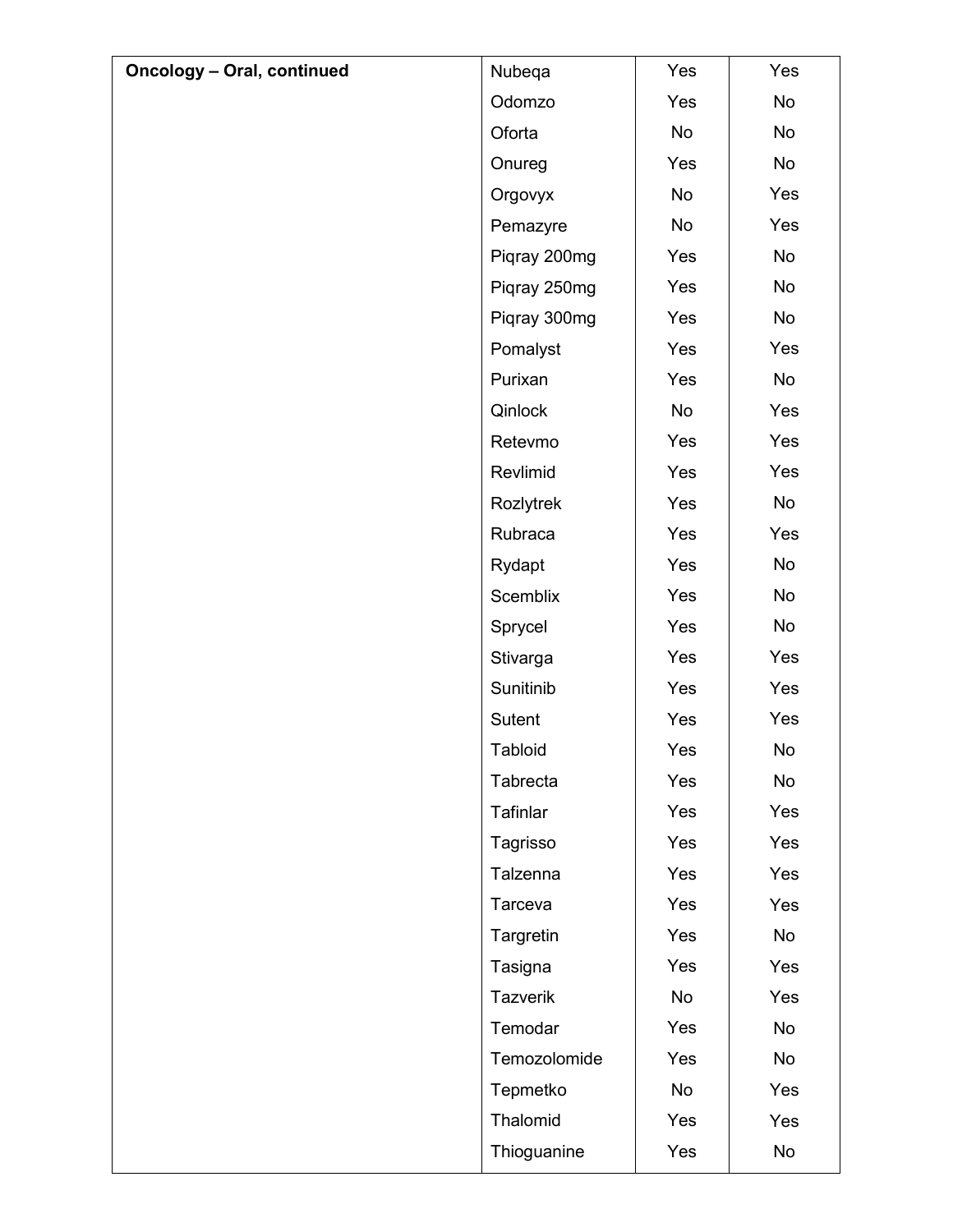| <b>Oncology - Oral, continued</b> | Tibsovo       | Yes | Yes |
|-----------------------------------|---------------|-----|-----|
|                                   | Tretinoin     | Yes | No  |
|                                   | Truseltiq     | No  | Yes |
|                                   | Tukysa        | No  | Yes |
|                                   | Turalio       | No  | Yes |
|                                   | <b>Tykerb</b> | Yes | Yes |
|                                   | Ukoniq        | No  | Yes |
|                                   | Vandetanib    | No  | Yes |
|                                   | Venclexta     | Yes | Yes |
|                                   | Vepesid       | Yes | No  |
|                                   | Verzenio      | Yes | Yes |
|                                   | Vesanoid      | Yes | No  |
|                                   | Vitrakvi      | No  | Yes |
|                                   | Vizimpro      | Yes | Yes |
|                                   | Votrient      | Yes | Yes |
|                                   | Welireg       | No  | Yes |
|                                   | Xalkori       | Yes | Yes |
|                                   | Xeloda        | Yes | No  |
|                                   | Xospata       | No  | Yes |
|                                   | Xpovio        | No  | Yes |
|                                   | Xtandi        | Yes | Yes |
|                                   | Yonsa         | Yes | No  |
|                                   | Zejula        | Yes | Yes |
|                                   | Zelboraf      | Yes | Yes |
|                                   | Zolinza       | Yes | No  |
|                                   | Zydelig       | Yes | Yes |
|                                   | Zykadia       | Yes | Yes |
|                                   | Zytiga        | Yes | No  |
| <b>Oncology - Topical</b>         | Valchlor      | Yes | Yes |
| <b>Ophthalmic Agents</b>          | Beovu         | Yes | Yes |
|                                   | Bevacizumab   | No  | Yes |
|                                   | Cystadrops    | No  | Yes |
|                                   | Cystaran      | No  | Yes |
|                                   |               |     |     |
|                                   | Daranide      | No  | Yes |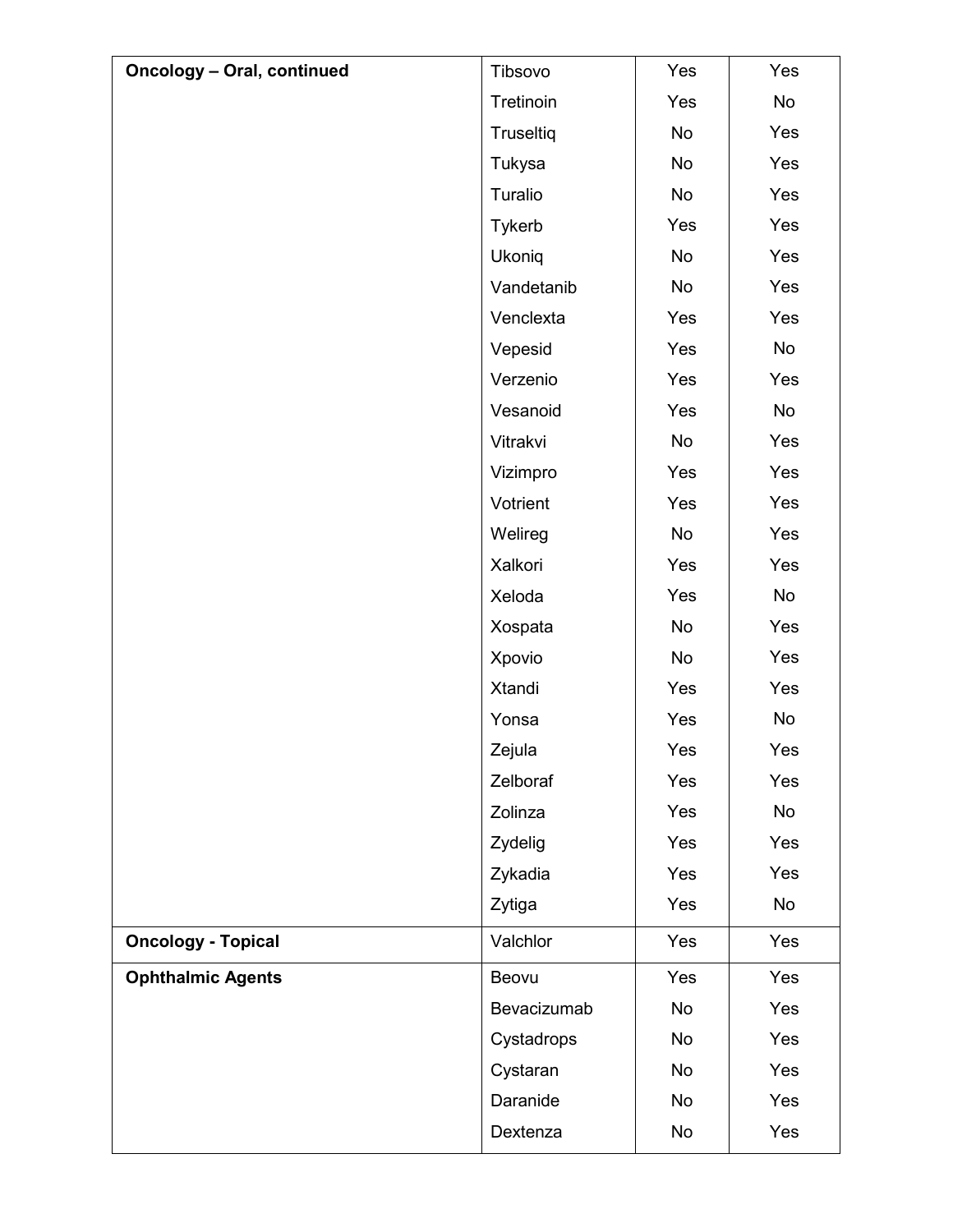| <b>Ophthalmic Agents, continued</b> | Eylea          | Yes       | Yes     |
|-------------------------------------|----------------|-----------|---------|
|                                     | Iluvien        | Yes       | Yes     |
|                                     | Jetrea         | No        | Yes     |
|                                     | Keveyis        | <b>No</b> | Yes     |
|                                     | Lucentis       | Yes       | Yes     |
|                                     | Luxturna       | No        | Yes     |
|                                     | Macugen        | Yes       | Yes     |
|                                     | Oxervate       | No        | Yes     |
|                                     | Ozurdex        | Yes       | No      |
|                                     | Retisert       | No        | No      |
|                                     | Susvimo        | Yes       | Yes     |
|                                     | Vabysmo        | Pending   | Pending |
|                                     | Visudyne       | Yes       | Yes     |
|                                     | Yutiq          | Yes       | Yes     |
| <b>Opioid Antagonists</b>           | Sublocade      | Yes       | Yes     |
| <b>Osteoarthritis</b>               | Durolane       | Yes       | No      |
|                                     | Euflexxa       | Yes       | No      |
|                                     | Gel-one        | Yes       | No      |
|                                     | Gelsyn-3       | Yes       | No      |
|                                     | Genvisc 850    | Yes       | No      |
|                                     | Hyalgan        | Yes       | No      |
|                                     | Hymovis        | Yes       | No      |
|                                     | Monovisc       | Yes       | No      |
|                                     | Orthovisc      | Yes       | No      |
|                                     | Sodium hyalu   | Yes       | No      |
|                                     | Supartz        | Yes       | No      |
|                                     | Supartz fx     | Yes       | No      |
|                                     | Synvisc        | Yes       | No      |
|                                     | Synvisc one    | Yes       | No      |
|                                     | Triluron       | Yes       | No      |
|                                     | <b>Trivisc</b> | Yes       | No      |
|                                     | Visco-3        | Yes       | No      |
| <b>Osteoporosis</b>                 | Evenity        | Yes       | No      |
|                                     | Forteo         | Yes       | No      |
|                                     | Prolia         | Yes       | No      |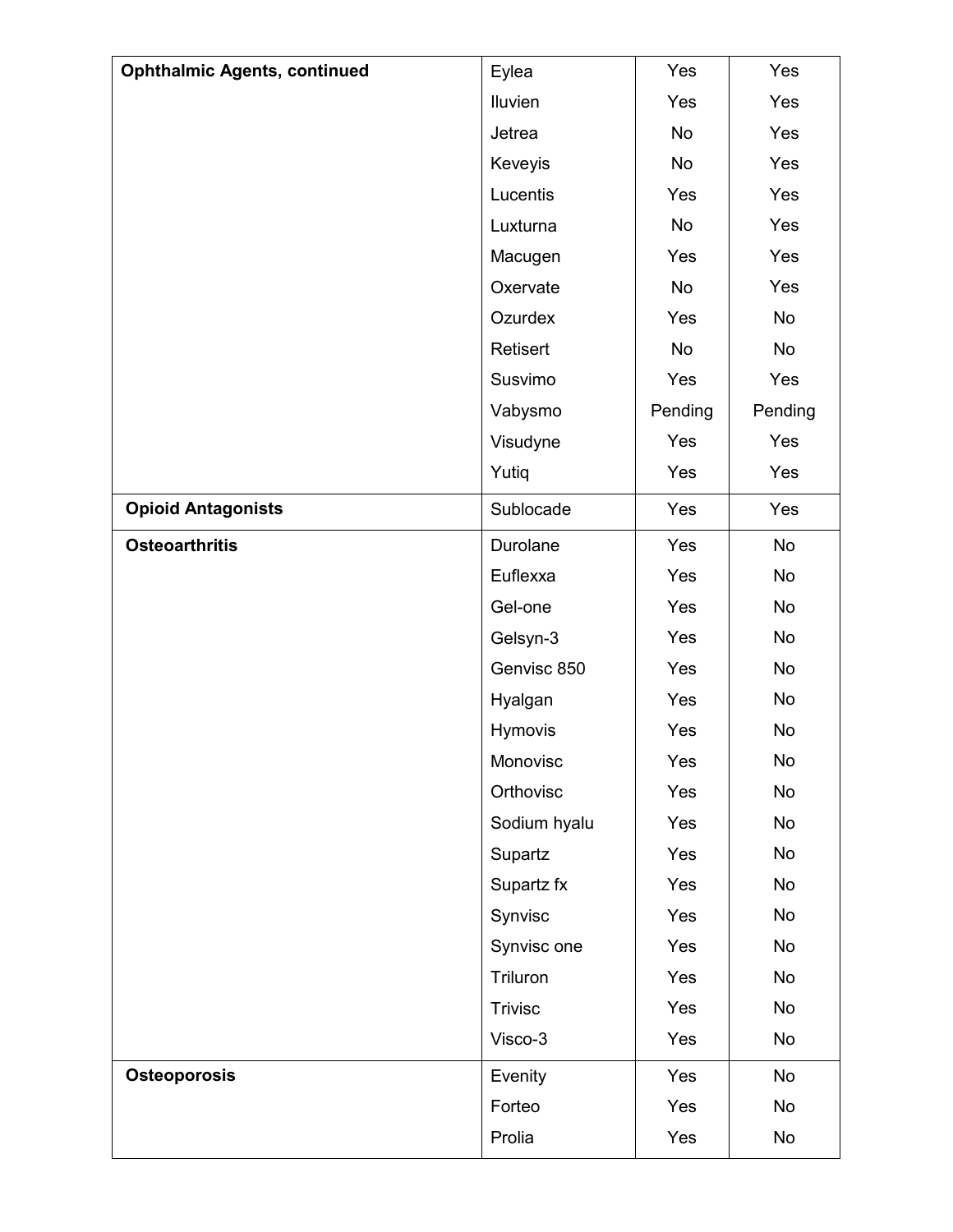| Osteoporosis, continued       | Teriparatide    | Yes       | No  |
|-------------------------------|-----------------|-----------|-----|
|                               | Tymlos          | Yes       | No  |
| <b>Pain Management</b>        | Prialt          | Yes       | Yes |
| <b>Parkinson's Disease</b>    | Apokyn          | Yes       | Yes |
|                               | Inbrija         | No        | Yes |
|                               | Kynmobi         | No        | Yes |
| <b>Pulmonary Fibrosis</b>     | <b>Esbriet</b>  | Yes       | Yes |
|                               | Ofev            | Yes       | Yes |
| <b>Pulmonary Hypertension</b> | Adcirca         | Yes       | No  |
|                               | Adempas         | No        | Yes |
|                               | Alyq            | Yes       | No  |
|                               | Ambrisentan     | Yes       | Yes |
|                               | <b>Bosentan</b> | Yes       | Yes |
|                               | Epoprostenol    | No        | Yes |
|                               | Flolan          | No        | Yes |
|                               | Letairis        | Yes       | Yes |
|                               | Opsumit         | No        | Yes |
|                               | Orenitram       | No        | Yes |
|                               | Remodulin       | No        | Yes |
|                               | Revatio         | Yes       | No  |
|                               | Sildenafil      | Yes       | No  |
|                               | Tadalafil       | Yes       | No  |
|                               | Tracleer        | Yes       | Yes |
|                               | Treprostinil    | No        | Yes |
|                               | Tyvaso          | No        | Yes |
|                               | Tyvaso refil    | <b>No</b> | Yes |
|                               | Tyvaso start    | No        | Yes |
|                               | Uptravi         | No        | Yes |
|                               | Veletri         | No        | Yes |
|                               | Ventavis        | No        | Yes |
| <b>RSV</b>                    | Synagis         | Yes       | Yes |
| <b>Transplant</b>             | Astagraf xl     | Yes       | No  |
|                               | Atgam           | Yes       | No  |
|                               | Cellcept        | Yes       | No  |
|                               | Cellcept iv     | Yes       | No  |